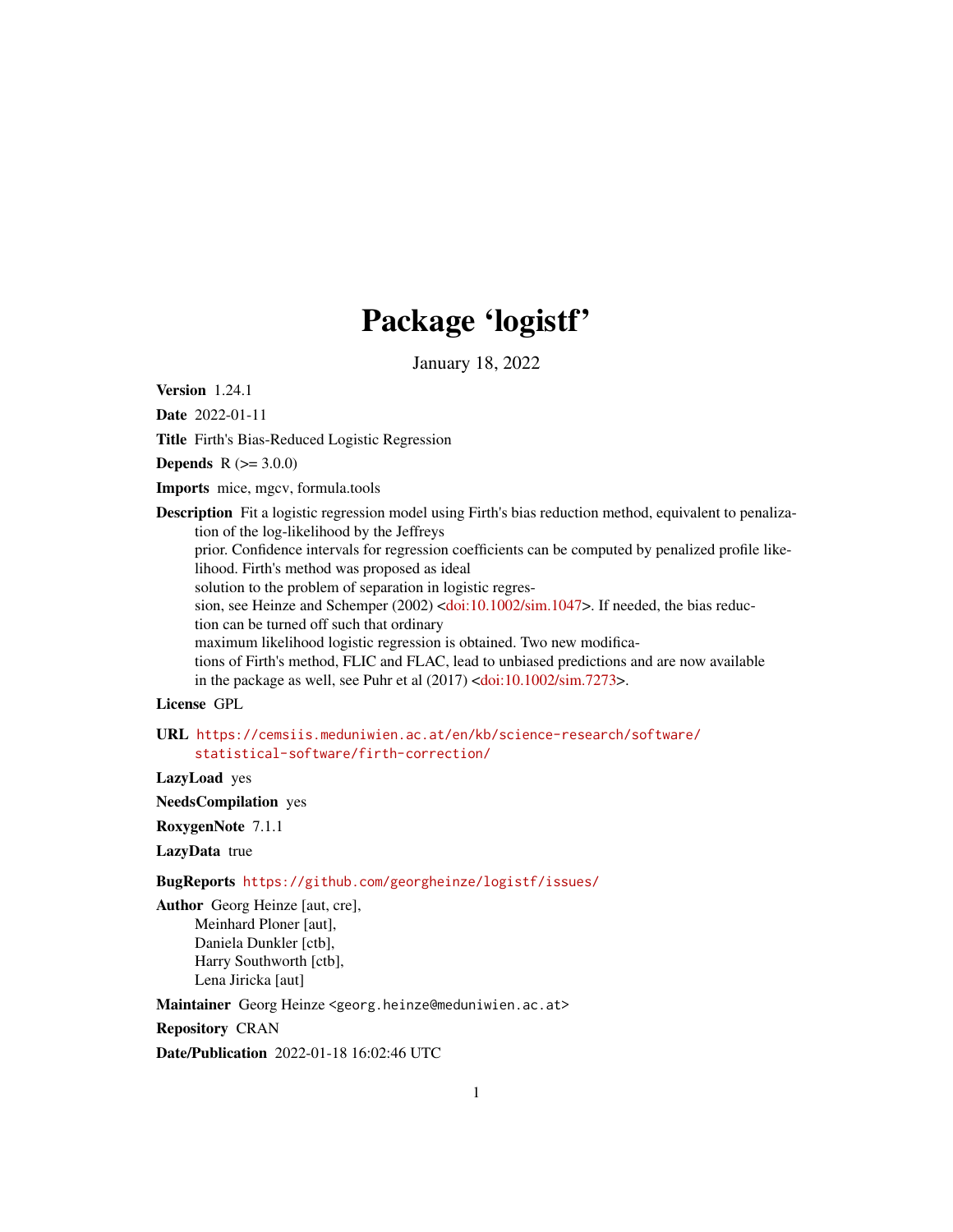# <span id="page-1-0"></span>R topics documented:

|  |  |  |  |  |  |  |  |  |  |  |  |  |  |  | $\overline{4}$ |
|--|--|--|--|--|--|--|--|--|--|--|--|--|--|--|----------------|
|  |  |  |  |  |  |  |  |  |  |  |  |  |  |  |                |
|  |  |  |  |  |  |  |  |  |  |  |  |  |  |  |                |
|  |  |  |  |  |  |  |  |  |  |  |  |  |  |  |                |
|  |  |  |  |  |  |  |  |  |  |  |  |  |  |  |                |
|  |  |  |  |  |  |  |  |  |  |  |  |  |  |  |                |
|  |  |  |  |  |  |  |  |  |  |  |  |  |  |  |                |
|  |  |  |  |  |  |  |  |  |  |  |  |  |  |  |                |
|  |  |  |  |  |  |  |  |  |  |  |  |  |  |  |                |
|  |  |  |  |  |  |  |  |  |  |  |  |  |  |  |                |
|  |  |  |  |  |  |  |  |  |  |  |  |  |  |  |                |
|  |  |  |  |  |  |  |  |  |  |  |  |  |  |  |                |
|  |  |  |  |  |  |  |  |  |  |  |  |  |  |  |                |
|  |  |  |  |  |  |  |  |  |  |  |  |  |  |  |                |
|  |  |  |  |  |  |  |  |  |  |  |  |  |  |  |                |
|  |  |  |  |  |  |  |  |  |  |  |  |  |  |  |                |
|  |  |  |  |  |  |  |  |  |  |  |  |  |  |  |                |
|  |  |  |  |  |  |  |  |  |  |  |  |  |  |  |                |
|  |  |  |  |  |  |  |  |  |  |  |  |  |  |  |                |
|  |  |  |  |  |  |  |  |  |  |  |  |  |  |  |                |
|  |  |  |  |  |  |  |  |  |  |  |  |  |  |  |                |
|  |  |  |  |  |  |  |  |  |  |  |  |  |  |  | 38             |
|  |  |  |  |  |  |  |  |  |  |  |  |  |  |  |                |

logistf-package *Firth's Bias-Reduced Logistic Regression*

#### Description

Fits a binary logistic regression model using Firth's bias reduction method, and its modifications FLIC and FLAC, which both ensure that the sum of the predicted probabilities equals the number of events. If needed, the bias reduction can be turned off such that ordinary maximum likelihood logistic regression is obtained.

# Details

The package logistf provides a comprehensive tool to facilitate the application of Firth's correction for logistic regression analysis, including its modifications FLIC and FLAC.

The call of the main function of the library follows the structure of the standard functions as lm or glm, requiring a data.frame and a formula for the model specification. The resulting object belongs to the new class logistf, which includes penalized maximum likelihood (Firth-Logistic' or FL'-type) logistic regression parameters, standard errors, confidence limits, p-values, the value of the maximized penalized log likelihood, the linear predictors, the number of iterations needed to arrive at the maximum and much more. Furthermore, specific methods for the resulting object are supplied. Additionally, a function to plot profiles of the penalized likelihood function and a function to perform penalized likelihood ratio tests have been included.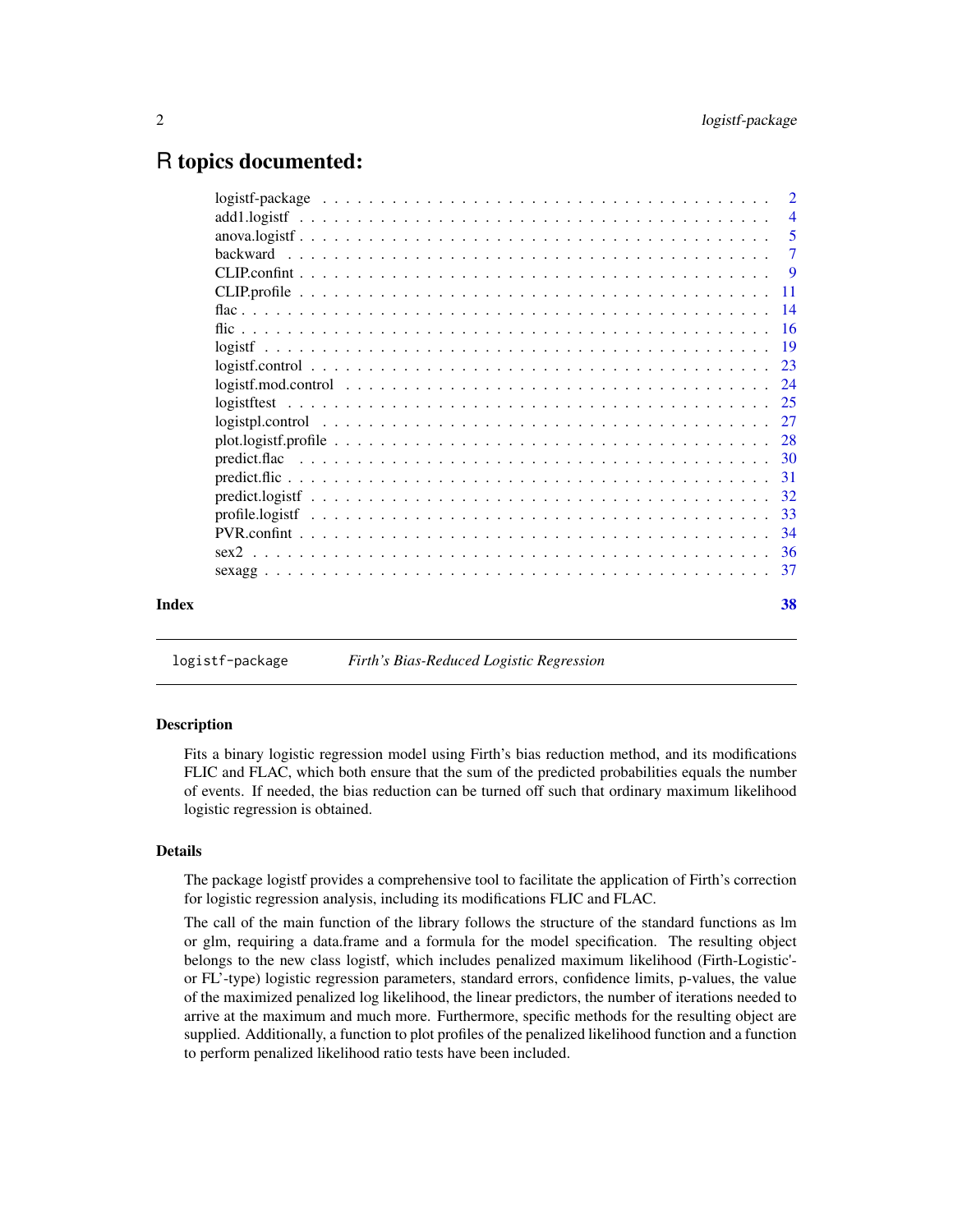In explaining the details of the estimation process we follow mainly the description in Heinze  $\&$ Ploner (2003). In general, maximum likelihood estimates are often prone to small sample bias. To reduce this bias, Firth (1993) suggested to maximize the penalized log likelihood  $\log L(\beta)^* =$  $\log L(\beta) + 1/2 \log |I(\beta)|$ , where  $I(\beta)$  is the Fisher information matrix, i. e. minus the second derivative of the log likelihood. Applying this idea to logistic regression, the score function  $U(\beta)$  is replaced by the modified score function  $U(\beta)^* = U(\beta) + a$ , where a has rth entry  $a_r = 0.5 \text{tr} I(\beta)^{-1} [dI(\beta)/d\beta_r], r = 1, ..., k$ . Heinze and Schemper (2002) give the explicit formulae for  $I(\beta)$  and  $I(\beta)/d\beta_r$ .

In our programs estimation of  $\beta$  can be based on a Newton-Raphson algorithm or on iteratively reweighted least squares. Parameter values are initialized usually with 0, but in general the user can specify arbitrary starting values.

With a starting value of  $\beta^{(0)}$ , the penalized maximum likelihood estimate  $\beta$  is obtained iteratively via Newton-Raphson:

$$
\beta^{(s+1)} = \beta^{(s)} + I(\beta^{(s)})^{-1}U(\beta^{(s)})^*
$$

If the penalized log likelihood evaluated at  $\beta^{(s+1)}$  is less than that evaluated at  $\beta^{(s)}$  , then  $(\beta^{(s+1)}$  is recomputed by step-halving. For each entry r of  $\beta$  with  $r = 1, ..., k$  the absolute step size  $\beta_r^{(s+1)}$  –  $\beta_r^s$  is restricted to a maximal allowed value maxstep. These two means should avoid numerical problems during estimation. The iterative process is continued until the parameter estimates converge, i. e., until three criteria are met: the change in log likelihood is less than lconv, the maximum absolute element of the score vector is less than gconv, the maximum absolute change in beta is less than xconv. lconv, gconv, xconv can be controlled by control=logistf.control(lconv=..., gconv=...,xconv=...).

Computation of profile penalized likelihood confidence intervals for parameters (logistpl) follows the algorithm of Venzon and Moolgavkar (1988). For testing the hypothesis of  $\gamma = \gamma_0$ , let the likelihood ratio statistic

$$
LR = 2[\log L(\gamma, \delta) - \log L(\gamma_0, \delta_{\gamma_0})^*]
$$

where  $(\gamma, \delta)$  is the joint penalized maximum likelihood estimate of  $\beta = (\gamma, \delta)$ , and  $\delta_{\gamma 0}$  is the penalized maximum likelihood estimate of  $\delta$  when  $\gamma = \gamma_0$ . The profile penalized likelihood confidence interval is the continuous set of values  $\gamma_0$  for which LR does not exceed the  $(1-\alpha)100$ th percentile of the  $\chi^2$ -distribution. The confidence limits can therefore be found iteratively by approximating the penalized log likelihood function in a neighborhood of  $\beta$  by the quadratic function

$$
l(\beta + \delta) = l(\beta) + \delta' U^* - 0.5\delta' I\delta
$$

where  $U^* = U(\beta)^*$  and  $-I = -I(\beta)$ .

In some situations computation of profile penalized likelihood confidence intervals may be time consuming since the iterative procedure outlined above has to be repeated for the lower and for the upper confidence limits of each of the k parameters. In other problems one may not be interested in interval estimation, anyway. In such cases, the user can request computation of Wald confidence intervals and P-values, which are based on the normal approximation of the parameter estimates and do not need any iterative estimation process. Note that from version 1.24.1 on, the variancecovariance matrix is based on the second derivative of the likelihood of the augmented data rather than the original data, which proved to be a better approximation if the user chooses to set a higher value for  $\tau$ , the penalty strength.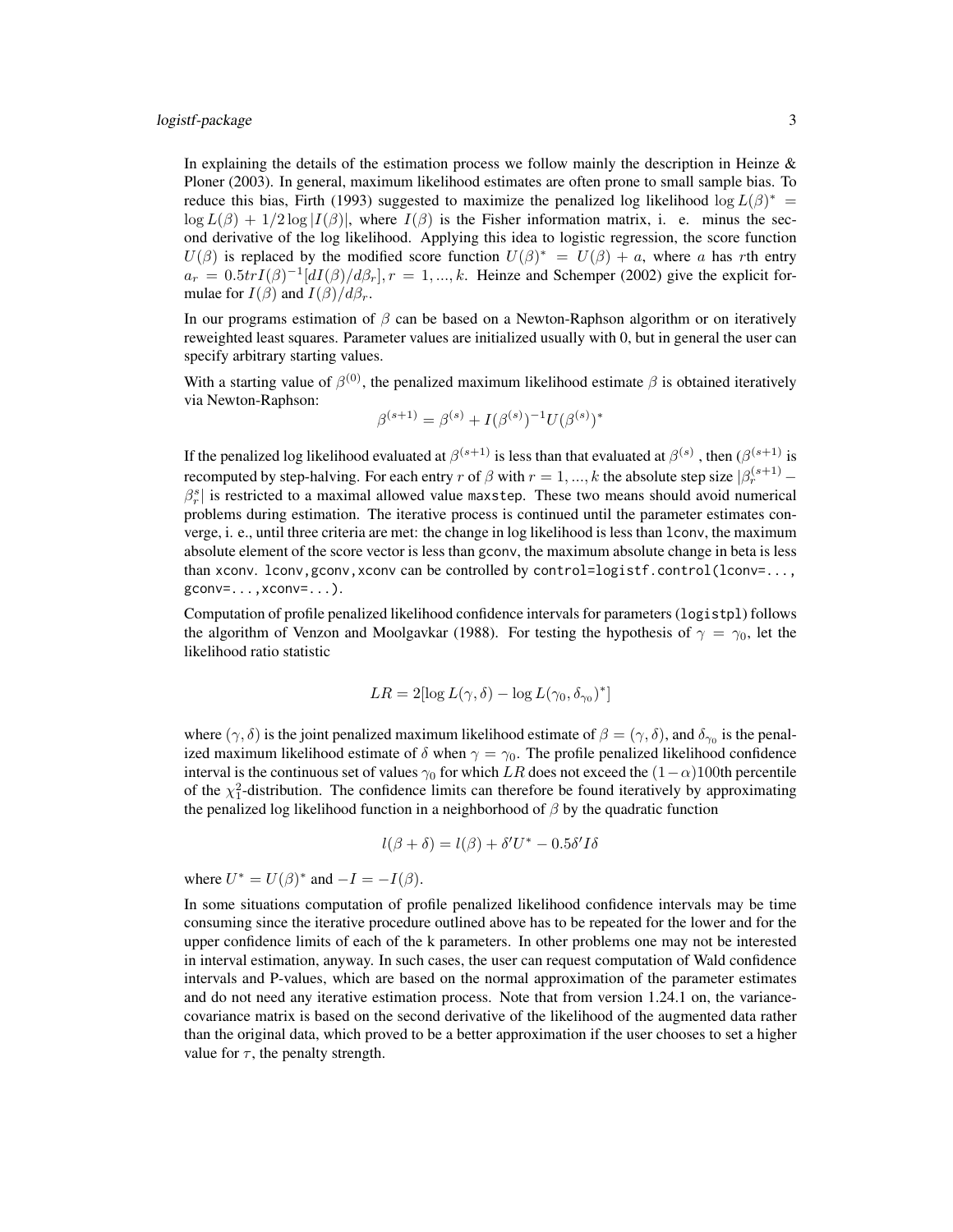<span id="page-3-0"></span>The adequacy of Wald confidence intervals for parameter estimates can be verified by plotting the profile penalized log likelihood (PPL) function. A symmetric shape of the PPL function allows use of Wald intervals, while an asymmetric shape demands profile penalized likelihood intervals (Heinze & Schemper  $(2002)$ ). Further documentation can be found in Heinze & Ploner (2004).

The package includes functions to work with multiply imputed data sets, such as generated by the [mice](#page-0-0) package. Results on individual fits can be pooled to obtain point and interval estimates, as well as profile likelihood confidence intervals and likelihood profiles in general (Heinze, Ploner and Beyea, 2013).

Moreover, in the package the modifications FLIC and FLAC have been implemented, which were described in Puhr et al (2017) as solutions to obtain accurate predicted probabilities.

#### Author(s)

Georg Heinze [georg.heinze@meduniwien.ac.at,](mailto:georg.heinze@meduniwien.ac.at) Meinhard Ploner and Lena Jiricka.

#### References

Firth D (1993). Bias reduction of maximum likelihood estimates. *Biometrika* 80, 27–38.

Heinze G, Schemper M (2002). A solution to the problem of separation in logistic regression. *Statistics in Medicine* 21: 2409-2419.

Heinze G, Ploner M (2003). Fixing the nonconvergence bug in logistic regression with SPLUS and SAS. *Computer Methods and Programs in Biomedicine* 71: 181-187.

Heinze G, Ploner M (2004). Technical Report 2/2004: A SAS-macro, S-PLUS library and R package to perform logistic regression without convergence problems. Section of Clinical Biometrics, Department of Medical Computer Sciences, Medical University of Vienna, Vienna, Austria. [http://www.meduniwien.ac.at/user/georg.heinze/techreps/tr2\\_2004.pdf](http://www.meduniwien.ac.at/user/georg.heinze/techreps/tr2_2004.pdf)

Heinze G (2006). A comparative investigation of methods for logistic regression with separated or nearly separated data. *Statistics in Medicine* 25: 4216-4226.

Heinze G, Ploner M, Beyea J (2013). Confidence intervals after multiple imputation: combining profile likelihood information from logistic regressions. *Statistics in Medicine* 32:5062-5076.

Puhr R, Heinze G, Nold M, Lusa L, Geroldinger A (2017). Firth's logistic regression with rare events: accurate effect estimates and predictions? *Statistics in Medicine* 36: 2302-2317.

Venzon DJ, Moolgavkar AH (1988). A method for computing profile-likelihood based confidence intervals. *Applied Statistics* 37:87-94.

<span id="page-3-1"></span>add1.logistf *Add or Drop All Possible Single Terms to/from a* logistf *Model*

#### **Description**

Compute all the single terms in the scope argument that can be added to or dropped from the model, fit those models and compute a table of the changes in fit.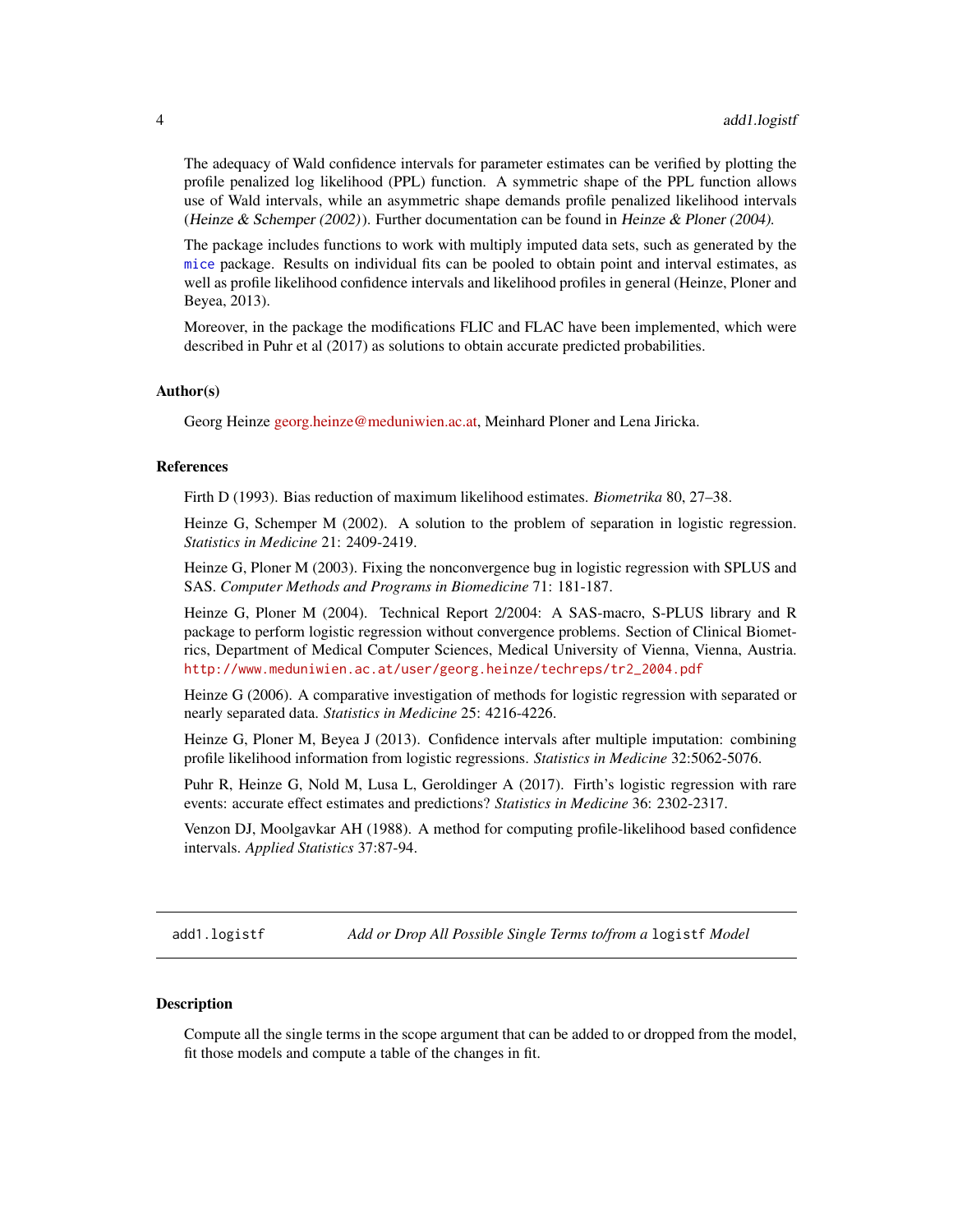# <span id="page-4-0"></span>anova.logistf 5

#### Usage

```
## S3 method for class 'logistf'
add1(object, scope, test = "PLR", ...)
```
# Arguments

| scope<br>the object's data slot which are not identified as the response variable.<br>test<br>test) is allowed for logistf fits.<br>Further arguments passed to or from other methods.<br>. | object | A fitted logistf, flic or flac object                                                                                                                             |
|---------------------------------------------------------------------------------------------------------------------------------------------------------------------------------------------|--------|-------------------------------------------------------------------------------------------------------------------------------------------------------------------|
|                                                                                                                                                                                             |        | The scope of variables considered for adding or dropping. Should be a vector<br>of variable names. Can be left missing; the method will then use all variables in |
|                                                                                                                                                                                             |        | The type of test statistic. Currently, only the PLR test (penalized likelihood ratio                                                                              |
|                                                                                                                                                                                             |        |                                                                                                                                                                   |

#### Details

drop1 and add1 generate a table where for each variable the penalized likelihood ratio chi-squared, the degrees of freedom, and the p-value for dropping/adding this variable are given.

# Value

A matrix with nvar rows and 3 columns (Chisquared, degrees of freedom, p-value).

#### Examples

```
data(sex2)
fit<-logistf(data=sex2, case~1, pl=FALSE)
add1(fit, scope=c("dia", "age"))
```
fit2<-logistf(data=sex2, case~age+oc+dia+vic+vicl+vis) drop1(fit2)

<span id="page-4-1"></span>anova.logistf *Analysis of Penalized Deviance for* logistf *Models*

#### Description

This method compares hierarchical and non-hierarchical logistf models using penalized likelhood ratio tests. It replaces the function logistftest of former versions of logistf.

#### Usage

```
## S3 method for class 'logistf'
anova(object, fit2, formula, method = "nested", \dots)
```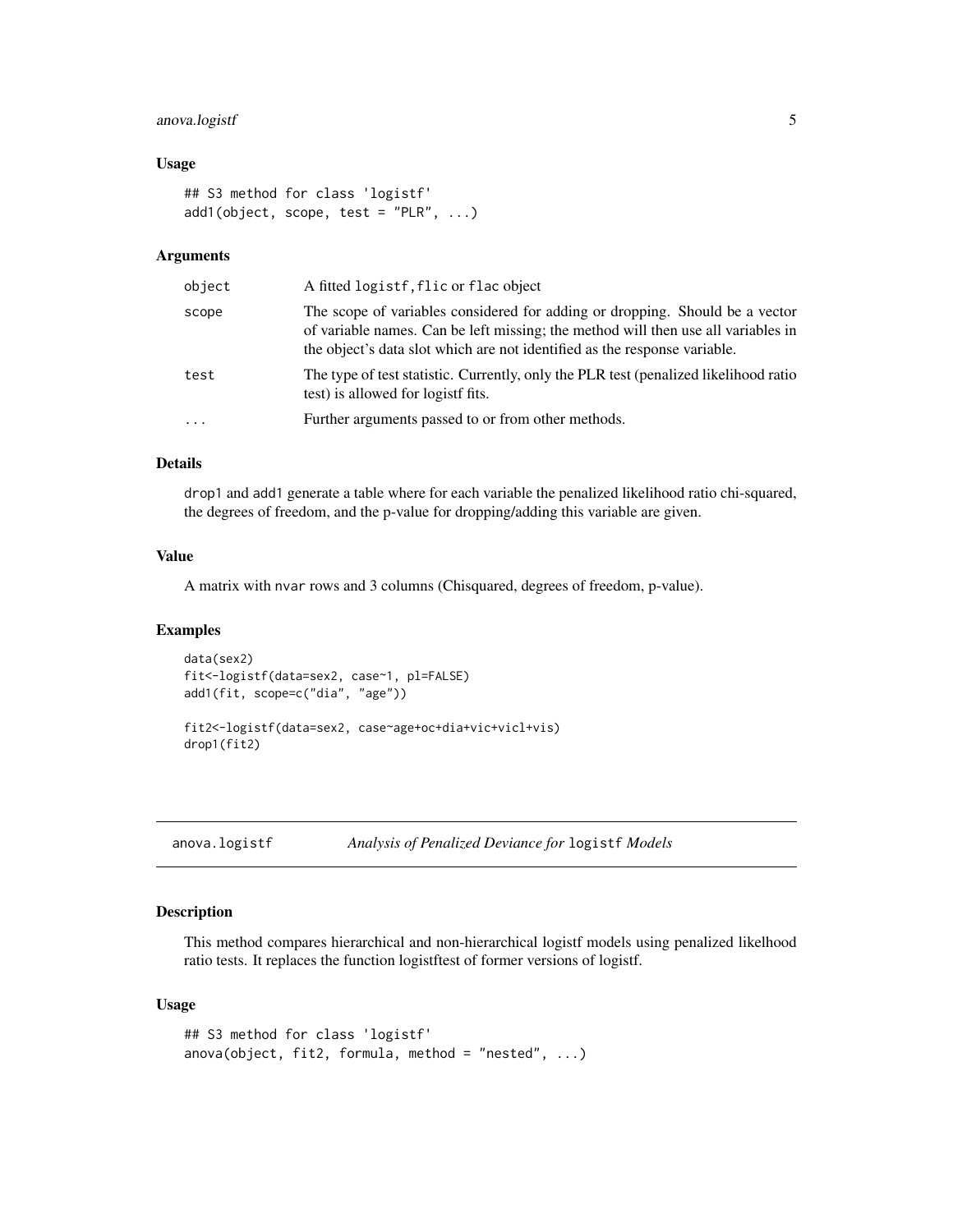#### **Arguments**

| object   | A fitted logistf model object                                                                                                                                                                                                                                                                                                                                                                                                                                                                                                                                                                                                                                                                                                                                                                                                                                  |
|----------|----------------------------------------------------------------------------------------------------------------------------------------------------------------------------------------------------------------------------------------------------------------------------------------------------------------------------------------------------------------------------------------------------------------------------------------------------------------------------------------------------------------------------------------------------------------------------------------------------------------------------------------------------------------------------------------------------------------------------------------------------------------------------------------------------------------------------------------------------------------|
| fit2     | Another fitted logist f model object, to be compared with object                                                                                                                                                                                                                                                                                                                                                                                                                                                                                                                                                                                                                                                                                                                                                                                               |
| formula  | Alternatively to fit2, a formula which specifies terms to omit from the object<br>model fit.                                                                                                                                                                                                                                                                                                                                                                                                                                                                                                                                                                                                                                                                                                                                                                   |
| method   | One of c("nested","PLR"). nested is the default for hierarchically nested mod-<br>els, and will compare the penalized likelihood ratio statistics (minus twice the<br>difference between maximized penalized log likelihood and null penalized log<br>likelihood), where the null penalized log likelihood is computed from the same,<br>hierarchically superior model. Note that unlike in maximum likelihood analy-<br>sis, the null penalized likelihood depends on the penalty (Jeffreys prior) which<br>itself depends on the scope of variables of the hierarchically superior model.<br>PLR compares the difference in penalized likelihood ratio between the two mod-<br>els, where for each model the null penalized likelihood is computed within the<br>scope of variables in that model. For PLR, the models need not be hierarchically<br>nested. |
| $\cdots$ | Further arguments passed to the method.                                                                                                                                                                                                                                                                                                                                                                                                                                                                                                                                                                                                                                                                                                                                                                                                                        |

# Details

Comparing models fitted by penalized methods, one must consider that the penalized likelihoods are not directly comparable, since a penalty is involved. Or in other words, inserting zero for some regression coefficients will not lead to the same penalized likelihood as if the corresponding variables are simply "unknown" to a model. The anova method takes care that the same penalty is used for two hierarchically nested models, and if the models are not hierarchically nested, it will first relate each penalized likelihood to its null penalized likelihood, and only compare the resulting penalized likelihod ratio statistics. The chi-squared approximation for this latter method (PLR) is considered less accurate than that of the nested method. Nevertheless, it is the only way to go for comparison of non-nested models.

#### Value

An object of class anova.logistf with items

| chisq            | the chisquared statistic for the model comparison                                                                                             |
|------------------|-----------------------------------------------------------------------------------------------------------------------------------------------|
| df               | The degrees of freedom                                                                                                                        |
| pval             | The p-value                                                                                                                                   |
| call             | The function call                                                                                                                             |
| method           | The method of comparison (input)                                                                                                              |
| model1           | The first model                                                                                                                               |
| model2           | The second model which was compared to the first model                                                                                        |
| PLR1             | The PLR statistic of the first model                                                                                                          |
| PLR <sub>2</sub> | the PLR statistic of the second model; for the nested method, this will be the<br>drop in chi-squared due to setting the coefficients to zero |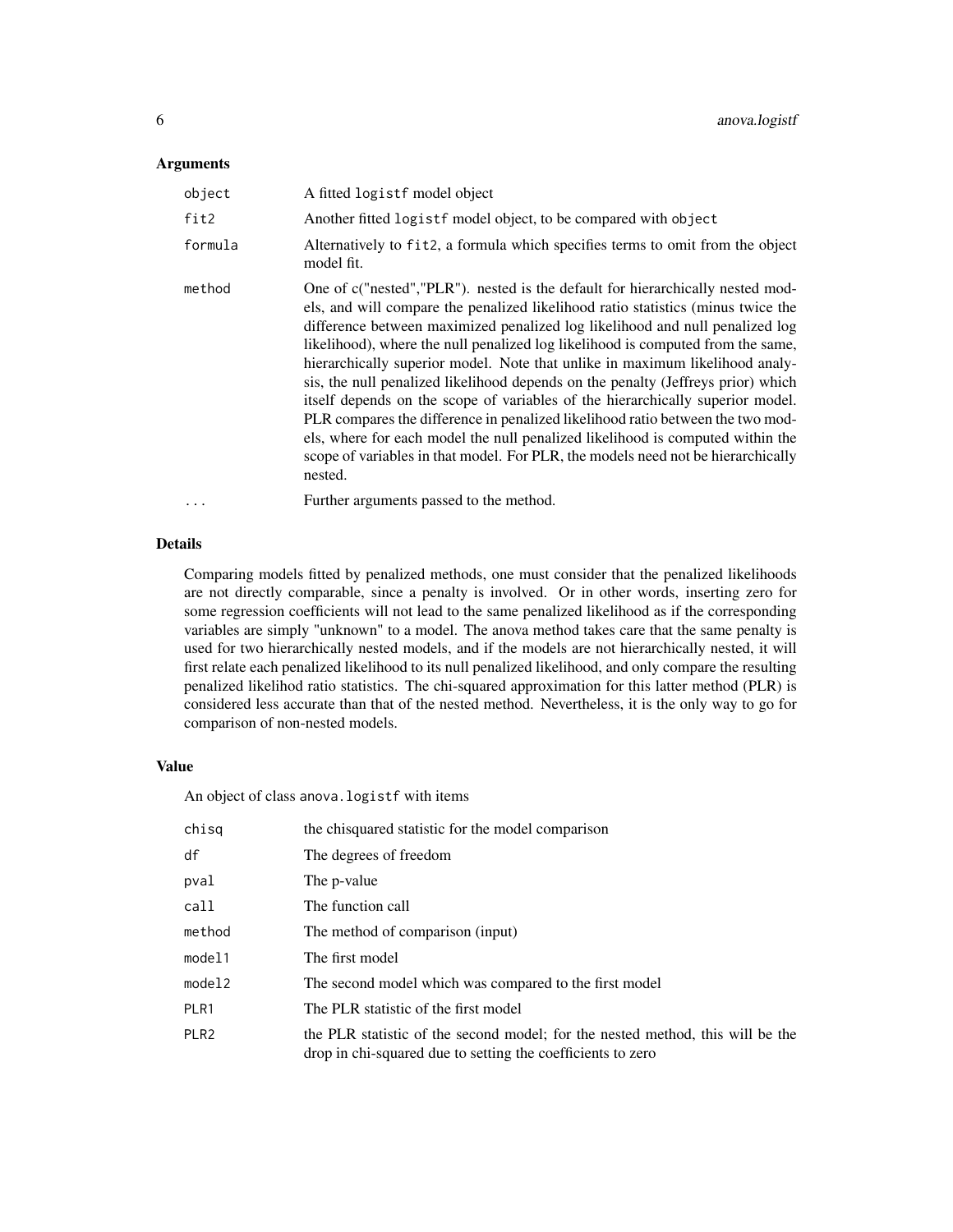#### <span id="page-6-0"></span>backward 7 **7**

# Examples

```
data(sex2)
fit<-logistf(data=sex2, case~age+oc+dia+vic+vicl+vis)
#simultaneous test of variables vic, vicl, vis:
anova(fit, formula=~vic+vicl+vis)
#test versus a simpler model
fit2<-logistf(data=sex2, case~age+oc+dia)
# or: fit2<-update(fit, case~age+oc+dia)
anova(fit,fit2)
# comparison of non-nested models (with different df):
fit3<-logistf(data=sex2, case~age+vic+vicl+vis)
anova(fit2,fit3, method="PLR")
```
backward *Backward Elimination/Forward Selection of Model Terms in logistf Models*

# Description

These functions provide simple backward elimination/forward selection procedures for logistf models.

#### Usage

```
backward(object, ...)
## S3 method for class 'logistf'
backward(
 object,
  scope,
  steps = 1000,
  slstay = 0.05,
  trace = TRUE,printwork = FALSE,
  full.penalty = FALSE,
  ...
\mathcal{L}## S3 method for class 'flic'
backward(
  object,
  scope,
  steps = 1000,
```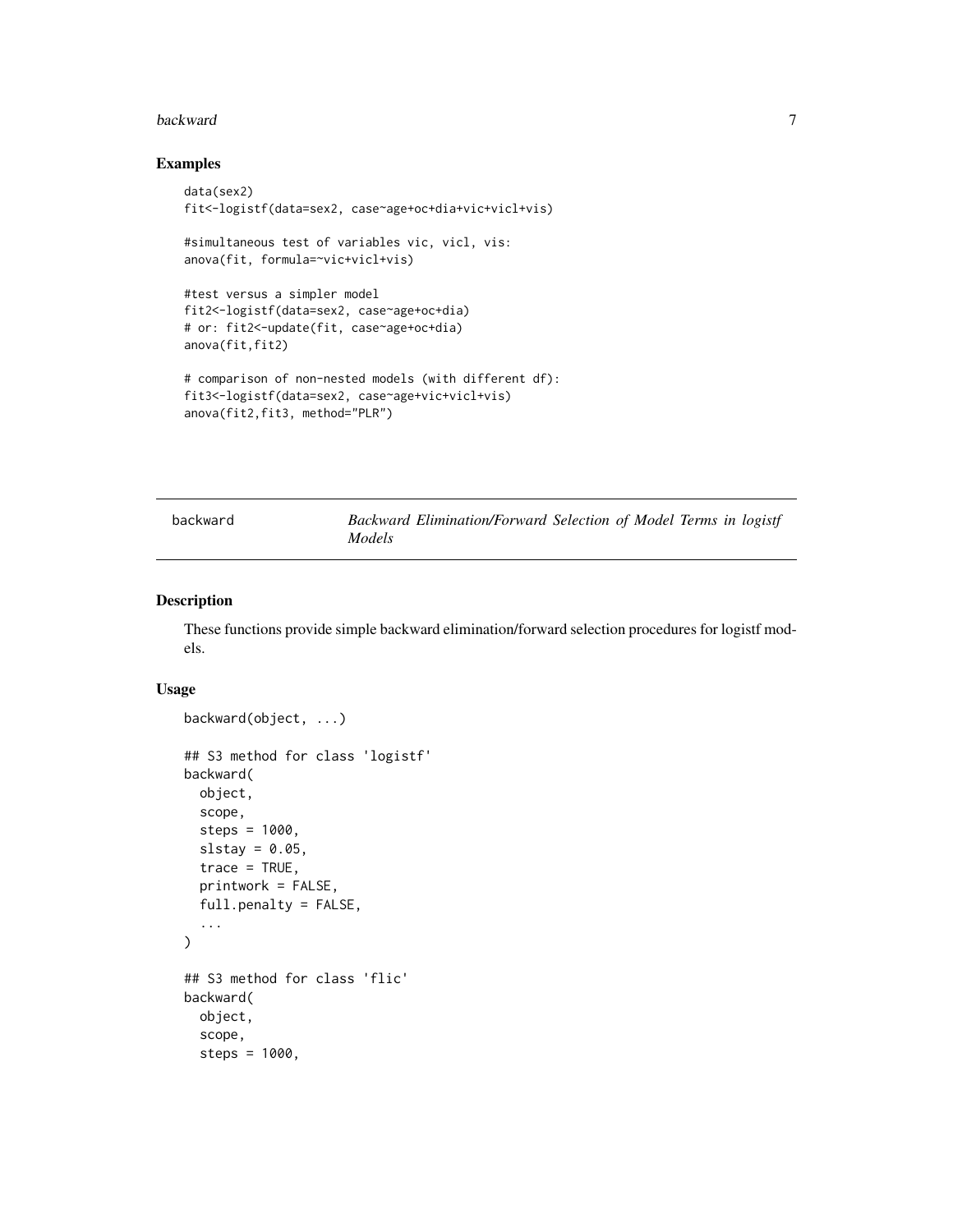8 backward backward backward backward backward backward backward backward backward backward backward backward

```
slstay = 0.05,
  trace = TRUE,
 printwork = FALSE,
  full.penalty = FALSE,
  ...
\overline{\phantom{a}}forward(object, ...)
## S3 method for class 'logistf'
forward(
 object,
  scope,
  steps = 1000,
  slentry = 0.05,
  trace = TRUE,printwork = FALSE,
 p1 = TRUE,...
\mathcal{L}
```
# Arguments

| object       | A fitted logistf model object. To start with an empty model, create a model fit<br>with a formula= $y \sim 1$ , pl=FALSE. (Replace y by your response variable.)                                                                                                                                                                 |
|--------------|----------------------------------------------------------------------------------------------------------------------------------------------------------------------------------------------------------------------------------------------------------------------------------------------------------------------------------|
| $\cdots$     | Further arguments to be passed to methods.                                                                                                                                                                                                                                                                                       |
| scope        | The scope of variables to add/drop from the model. Can be missing for back-<br>ward, backward will use the terms of the object fit. Alternatively, an arbitrary<br>vector of variable names can be given, to allow that only some of the variables<br>will be competitively selected or dropped. Has to be provided for forward. |
| steps        | The number of forward selection/backward elimination steps.                                                                                                                                                                                                                                                                      |
| slstay       | For backward, the significance level to stay in the model.                                                                                                                                                                                                                                                                       |
| trace        | If TRUE, protocols selection steps.                                                                                                                                                                                                                                                                                              |
| printwork    | If TRUE, prints each working model that is visited by the selection procedure.                                                                                                                                                                                                                                                   |
| full.penalty | If TRUE penalty is not taken from current model but from start model.                                                                                                                                                                                                                                                            |
| slentrv      | For forward, the significance level to enter the model.                                                                                                                                                                                                                                                                          |
| рl           | For forward, computes profile likelihood confidence intervals for the final model<br>if TRUE.                                                                                                                                                                                                                                    |

# Details

The variable selection is simply performed by repeatedly calling add1 or drop1 methods for logistf, and is based on penalized likelihood ratio test. It can also properly handle variables that were defined as factors in the original data set.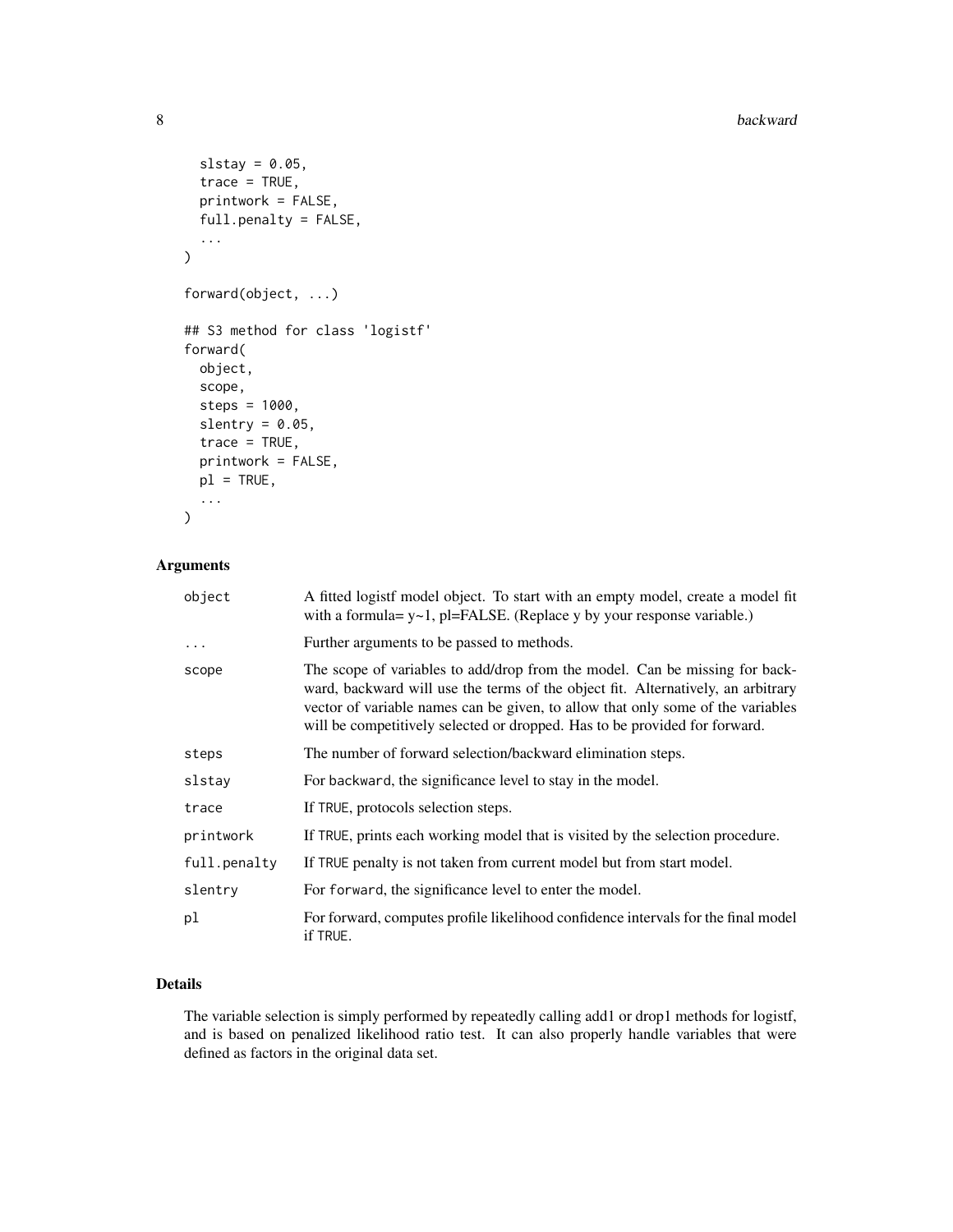#### <span id="page-8-0"></span>CLIP.confint 9

# Value

An updated logistf, flic or flac fit with the finally selected model.

#### Functions

• forward: Forward Selection

#### Examples

```
data(sex2)
fit<-logistf(data=sex2, case~1, pl=FALSE)
fitf<-forward(fit, scope = c("dia", "age"))
fit2<-logistf(data=sex2, case~age+oc+vic+vicl+vis+dia)
fitb<-backward(fit2)
```
CLIP.confint *Confidence Intervals after Multiple Imputation: Combination of Likelihood Profiles*

#### Description

This function implements the new combination of likelihood profiles (CLIP) method described in Heinze, Ploner and Beyea (2013). This method is useful for computing confidence intervals for parameters after multiple imputation of data sets, if the normality assumption on parameter estimates and consequently the validity of applying Rubin's rules (pooling of variances) is in doubt. It consists of combining the profile likelihoods into a posterior. The function CLIP.confint searches for those values of a regression coefficient, at which the cumulative distribution function of the posterior is equal to the values specified in the argument ci.level (usually 0.025 and 0.975). The search is performed using R's optimize function.

#### Usage

```
CLIP.confint(
  obj = NULL,variable = NULL,
  data,
  firth = TRUE,weightvar = NULL,control = logisticcontrol(),ci. level = c(0.025, 0.975),
  pvalue = TRUE,
  offset = NULL,
 bound. lo = NULL,
 bound.up = NULL,
  legacy = FALSE
)
```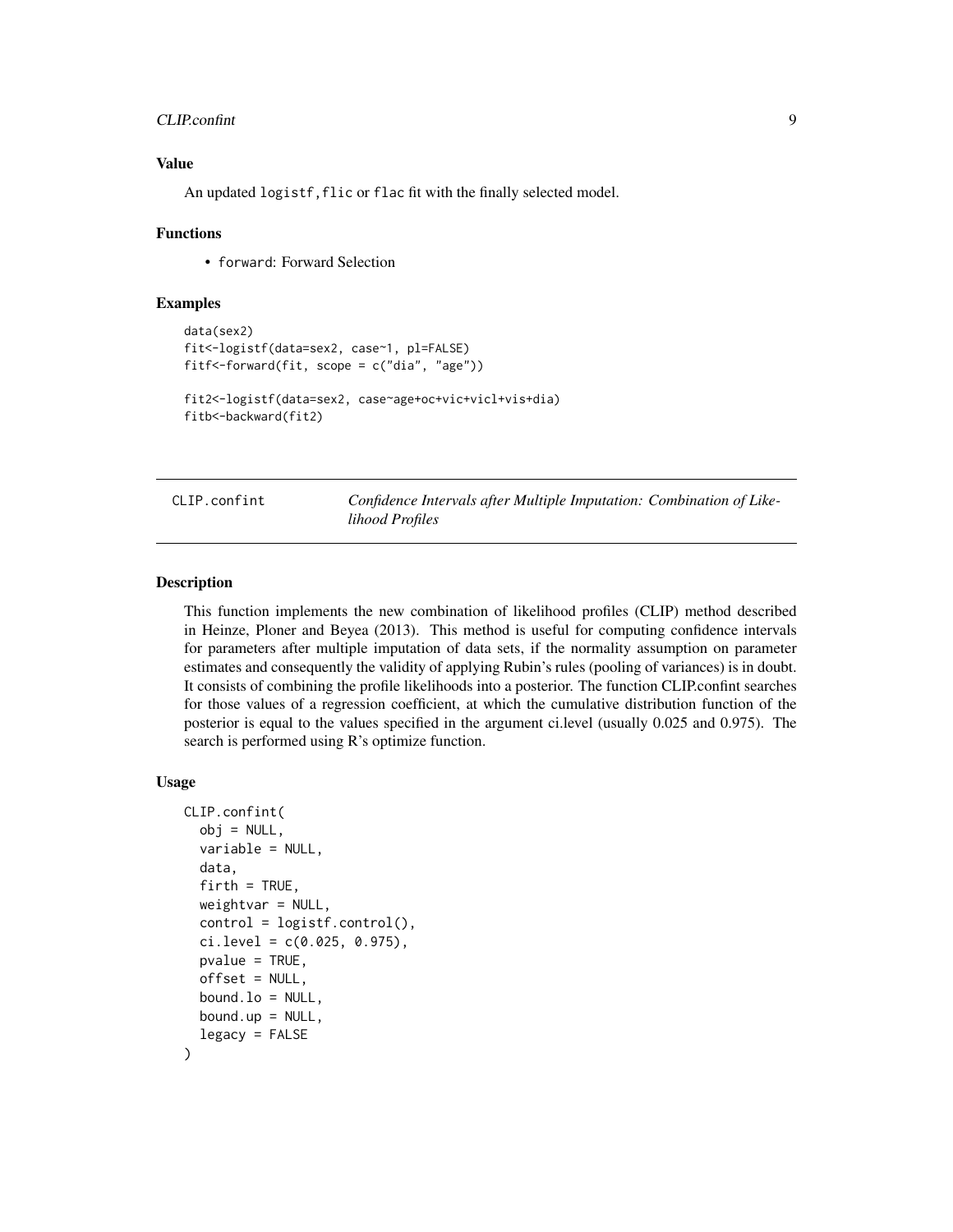# Arguments

| obj       | Either a list of logistf fits (on multiple imputed data sets), or the result of analysis<br>of a mice (multiply imputed) object using with.mids          |
|-----------|----------------------------------------------------------------------------------------------------------------------------------------------------------|
| variable  | The variable of interest, for which confidence intervals should be computed. If<br>missing, confidence intervals for all variables will be computed.     |
| data      | A list of data set corresponding to the model fits. Can be left blank if obj was<br>obtained with the dataout=TRUE option or if obj was obtained by mice |
| firth     | If TRUE, applies the Firth correction. Should correspond to the entry in obj.                                                                            |
| weightvar | An optional weighting variable for each observation.                                                                                                     |
| control   | Control parameters for logistf, usually obtained by logistf.control()                                                                                    |
| ci.level  | The two confidence levels for each tail of the posterior distribution.                                                                                   |
| pvalue    | If TRUE, will also compute a P-value from the posterior.                                                                                                 |
| offset    | An optional offset variable                                                                                                                              |
| bound.lo  | Bounds (vector of length 2) for the lower limit. Can be left blank. Use only if<br>problems are encountered.                                             |
| bound.up  | Bounds (vector of length 2) for the upper limit. Can be left blank. Use only if<br>problems are encountered.                                             |
| legacy    | If TRUE, will use pure R code for all model fitting. Can be slow. Not recom-<br>mended.                                                                  |

# Details

For each confidence limit, this function performs a binary search to evaluate the combined posterior, which is obtained by first transforming the imputed-data likelihood profiles into cumulative distribution functions (CDFs), and then averaging the CDFs to obtain the CDF of the posterior. Usually, the binary search manages to find the confidence intervals very quickly. The number of iterations (mean and maximum) will be supplied in the output object. Further details on the method can be found in Heinze, Ploner and Beyea (2013).

#### Value

An object of class CLIP.confint, with items:

| variable    | The variable(s) which were analyzed                                                                                  |
|-------------|----------------------------------------------------------------------------------------------------------------------|
| estimate    | The pooled estimate (average over imputations)                                                                       |
| сi          | The confidence interval(s)                                                                                           |
| pvalue      | The p-value(s)                                                                                                       |
| imputations | The number of imputed datasets                                                                                       |
| ci.level    | The confidence level (input)                                                                                         |
| bound.lo    | The bounds used for finding the lower confidence limit; usually not of interest.<br>May be useful for error-tracing. |
| bound.up    | The bounds used for finding the upper confidence limit                                                               |
| iter        | The number of iterations (for each variable and each tail)                                                           |
| call        | The call object                                                                                                      |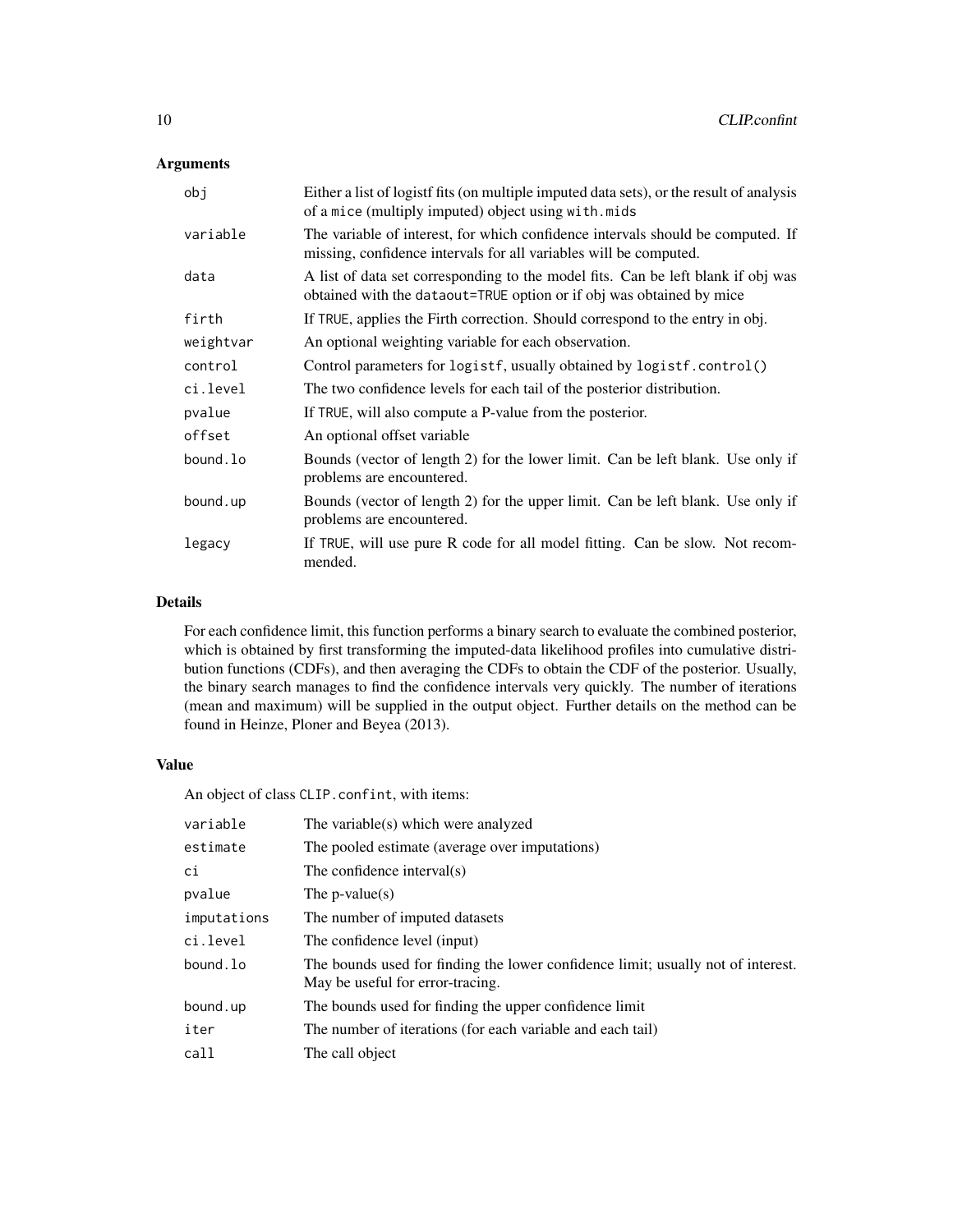#### <span id="page-10-0"></span>CLIP.profile 11

#### Author(s)

Georg Heinze and Meinhard Ploner

#### References

Heinze G, Ploner M, Beyea J (2013). Confidence intervals after multiple imputation: combining profile likelihood information from logistic regressions. Statistics in Medicine, to appear.

#### See Also

[logistf\(\)](#page-18-1) for Firth's bias-Reduced penalized-likelihood logistic regression.

#### Examples

```
#generate data set with NAs
freq=c(5,2,2,7,5,4)
y<-c(rep(1,freq[1]+freq[2]), rep(0,freq[3]+freq[4]), rep(1,freq[5]), rep(0,freq[6]))
x < -c(rep(1,freq[1]), rep(0,freq[2]), rep(1,freq[3]), rep(0,freq[4]),
rep(NA,freq[5]),rep(NA,freq[6]))
toy<-data.frame(x=x,y=y)
# impute data set 5 times
set.seed(169)
toymi<-list(0)
for(i in 1:5){
  toymi[[i]]<-toy
  y1<-toymi[[i]]$y==1 & is.na(toymi[[i]]$x)
  y0<-toymi[[i]]$y==0 & is.na(toymi[[i]]$x)
  xnew1<-rbinom(sum(y1),1,freq[1]/(freq[1]+freq[2]))
  xnew0<-rbinom(sum(y0),1,freq[3]/(freq[3]+freq[4]))
  toymi[[i]]$x[y1==TRUE]<-xnew1
  toymi[[i]]$x[y0==TRUE]<-xnew0
  }
 # logistf analyses of each imputed data set
 fit.list<-lapply(1:5, function(X) logistf(data=toymi[[X]], y~x, pl=TRUE))
 # CLIP confidence limits
 CLIP.confint(obj=fit.list, data = toymi)
```
CLIP.profile *Combine Profile Likelihoods from Imputed-Data Model Fits*

# Description

This function uses CLIP (combination of likelihood profiles) to compute the pooled profile of the posterior after multiple imputation.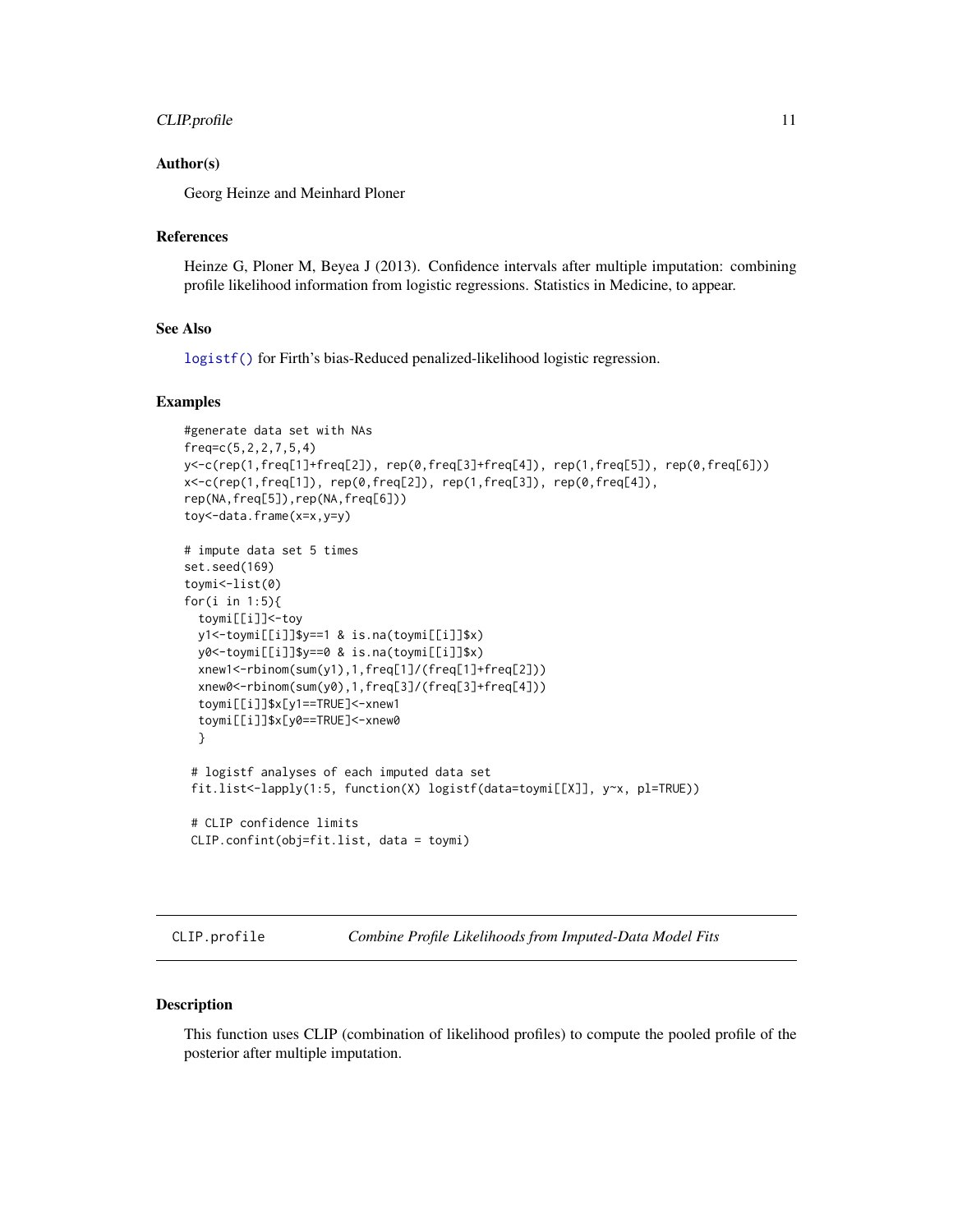# Usage

```
CLIP.profile(
  obj = NULL,variable,
  data,
  which,
  firth = TRUE,
  weightvar,
  control = logistf.control(),
  offset = NULL,
  from = NULL,
  to = NULL,steps = 101,
  legacy = FALSE,
  keep = FALSE
)
```
#### Arguments

| obj       | Either a list of logistf fits (on multiple imputed data sets), or the result of analysis<br>of a mice (multiply imputed) object using with mids.          |
|-----------|-----------------------------------------------------------------------------------------------------------------------------------------------------------|
| variable  | The variable of interest, for which confidence intervals should be computed. If<br>missing, confidence intervals for all variables will be computed.      |
| data      | A list of data set corresponding to the model fits. Can be left blank if obj was<br>obtained with the dataout=TRUE option or if obj was obtained by mice. |
| which     | Alternatively to variable, the argument which allows to specify the variable to<br>compute the profile for as righthand formula, e.g. which= $\sim$ X.    |
| firth     | If TRUE, applies the Firth correction. Should correspond to the entry in obj.                                                                             |
| weightvar | An optional weighting variable for each observation                                                                                                       |
| control   | control parameters for logistf, usually obtained by logistf.control()                                                                                     |
| offset    | An optional offset variable                                                                                                                               |
| from      | Lowest value for the sequence of values for the regression coefficients for which<br>the profile will be computed. Can be left blank.                     |
| to        | Highest value for the sequence of values for the regression coefficients for which<br>the profile will be computed. Can be left blank                     |
| steps     | Number of steps for the sequence of values for the regression coefficients for<br>which the profile will be computed                                      |
| legacy    | If TRUE, only R code will be used. Should be avoided.                                                                                                     |
| keep      | If TRUE, keeps the profiles for each imputed data sets in the output object.                                                                              |
|           |                                                                                                                                                           |

# Details

While CLIP.confint iterates to find those values at which the CDF of the pooled posterior equals the confidence levels, CLIP.profile will evaluate the whole profile, which enables plotting and evaluating the skewness of the combined and the completed-data profiles. The combined and completeddata profiles are available as cumulative distribution function (CDF) or in the scaling of relative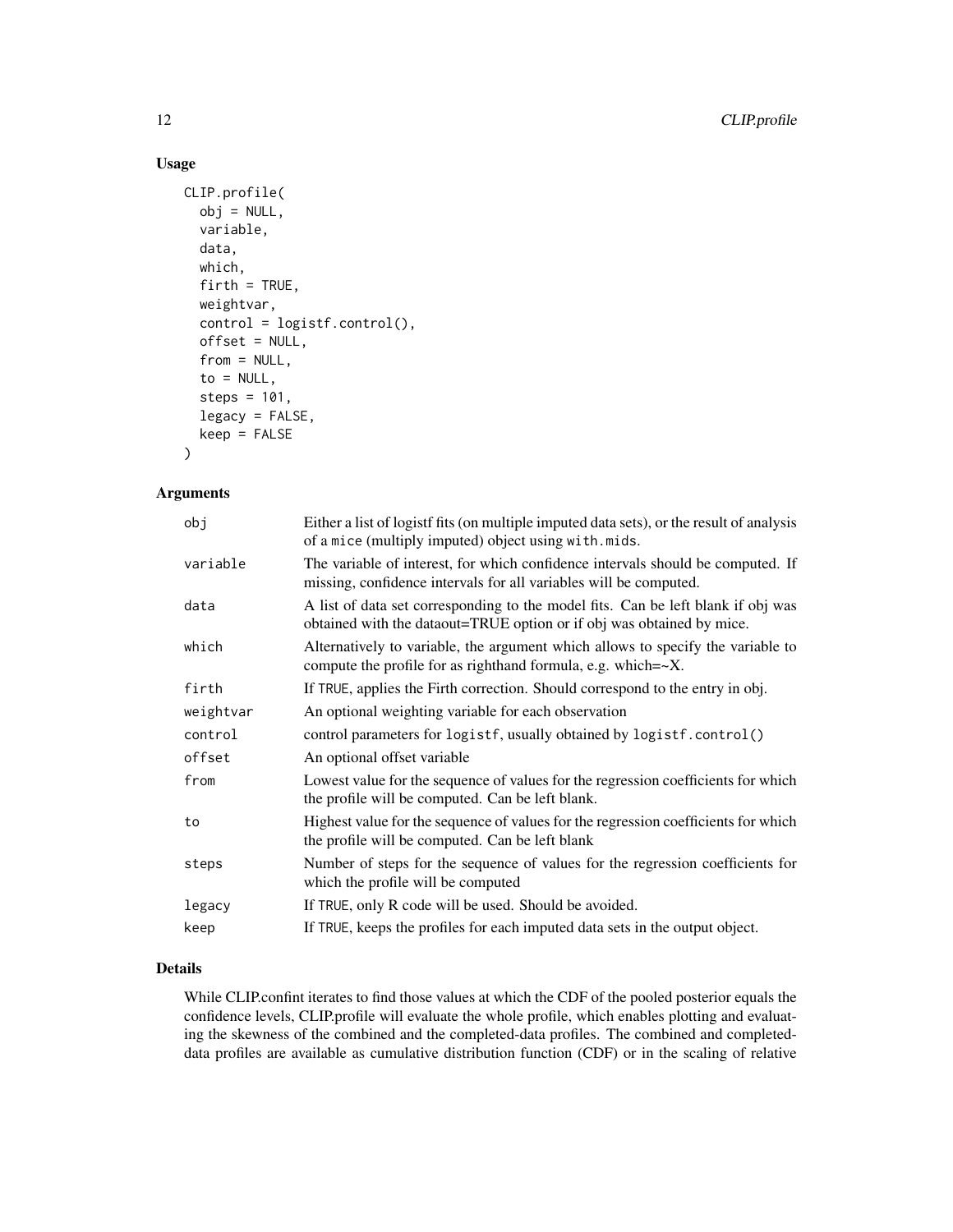# CLIP.profile 13

profile likelihood (minus twice the likelihood ratio statistic compared to the maximum). Using a plot method, the pooled posterior can also be displayed as a density.

# Value

An object of class CLIP.profile with items:

| beta       | The values of the regression coefficient                                                                     |
|------------|--------------------------------------------------------------------------------------------------------------|
| cdf        | The cumulative distribution function of the posterior                                                        |
| profile    | The profile of the posterior                                                                                 |
| cdf.matrix | An imputations x steps matrix with the values of the completed-data CDFs for<br>each beta                    |
|            | profile matrix An imputations x steps matrix with the values of the completed-data profiles for<br>each beta |
| call       | The function call                                                                                            |
|            |                                                                                                              |

# Author(s)

Georg Heinze und Meinhard Plonar

#### References

Heinze G, Ploner M, Beyea J (2013). Confidence intervals after multiple imputation: combining profile likelihood information from logistic regressions. Statistics in Medicine, to appear.

# Examples

```
#generate data set with NAs
freq=c(5,2,2,7,5,4)
y<-c(rep(1,freq[1]+freq[2]), rep(0,freq[3]+freq[4]), rep(1,freq[5]), rep(0,freq[6]))
x<-c(rep(1,freq[1]), rep(0,freq[2]), rep(1,freq[3]), rep(0,freq[4]), rep(NA,freq[5]),
rep(NA,freq[6]))
toy<-data.frame(x=x,y=y)
# impute data set 5 times
set.seed(169)
toymi<-list(0)
for(i in 1:5){
 toymi[[i]]<-toy
 y1<-toymi[[i]]$y==1 & is.na(toymi[[i]]$x)
 y0<-toymi[[i]]$y==0 & is.na(toymi[[i]]$x)
 xnew1<-rbinom(sum(y1),1,freq[1]/(freq[1]+freq[2]))
 xnew0<-rbinom(sum(y0),1,freq[3]/(freq[3]+freq[4]))
 toymi[[i]]$x[y1==TRUE]<-xnew1
  toymi[[i]]$x[y0==TRUE]<-xnew0
}
# logistf analyses of each imputed data set
fit.list<-lapply(1:5, function(X) logistf(data=toymi[[X]], y~x, pl=TRUE))
```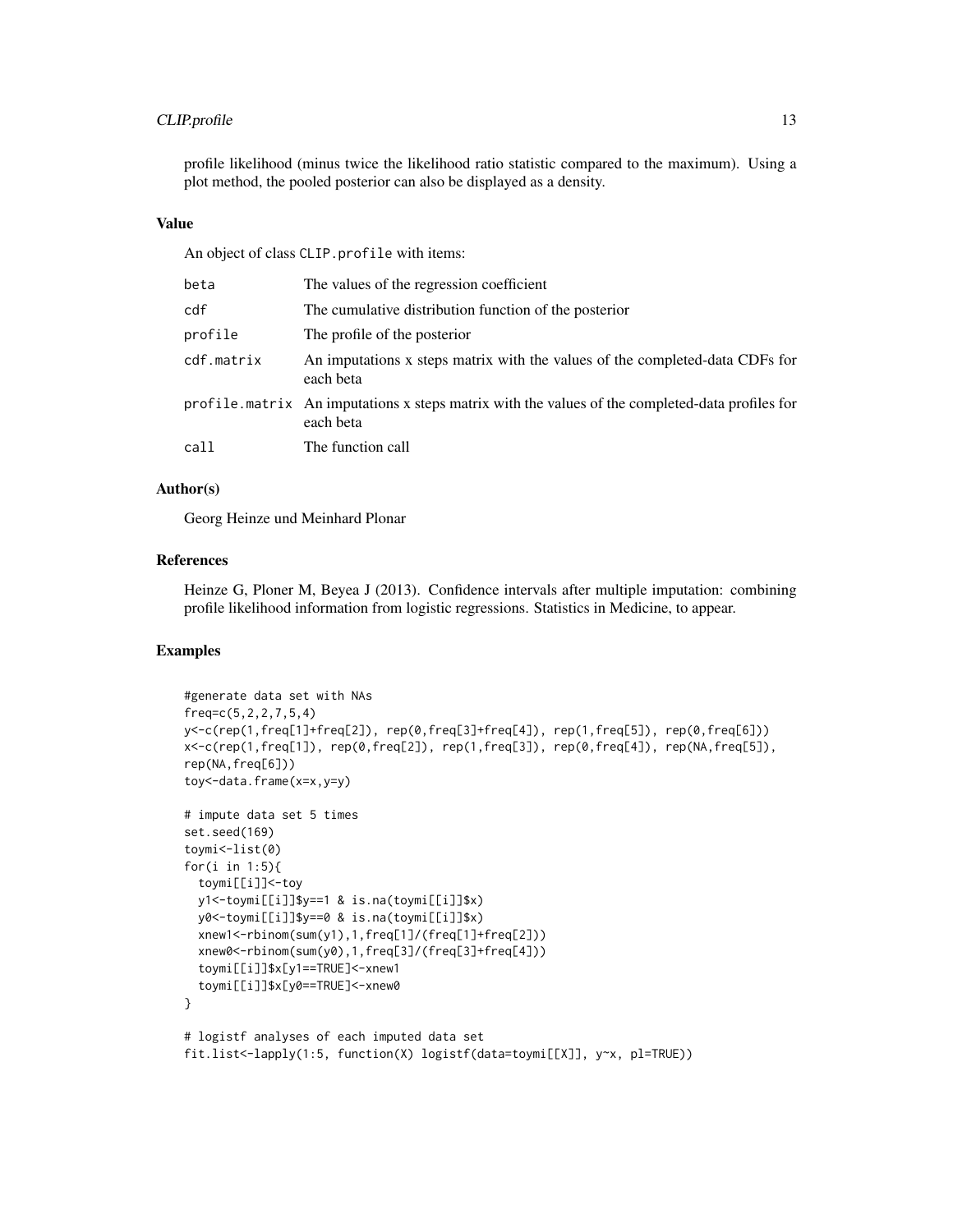```
# CLIP profile
xprof<-CLIP.profile(obj=fit.list, variable="x",data =toymi, keep=TRUE)
plot(xprof)
#plot as CDF
plot(xprof, "cdf")
#plot as density
plot(xprof, "density")
```
flac *FLAC - Firth's logistic regression with added covariate*

# Description

flac implements Firth's bias-reduced penalized-likelihood logistic regression with added covariate.

# Usage

```
flac(...)## Default S3 method:
flac(
  formula,
 data,
 model = TRUE,control,
 modcontrol,
 weights,
 offset,
 na.action,
  ...
)
## S3 method for class 'logistf'
```
flac(lfobject, data, model = TRUE, ...)

| .       | Further arguments passed to the method or logist f-call.                                                                                                                                                                                |
|---------|-----------------------------------------------------------------------------------------------------------------------------------------------------------------------------------------------------------------------------------------|
| formula | A formula object, with the response on the left of the operator, and the model<br>terms on the right. The response must be a vector with 0 and 1 or $FALSE$ and<br>TRUE for the outcome, where the higher value (1 or TRUE) is modeled. |
| data    | A data frame containing the variables in the model.                                                                                                                                                                                     |
| model   | If TRUE the corresponding components of the fit are returned.                                                                                                                                                                           |

<span id="page-13-0"></span>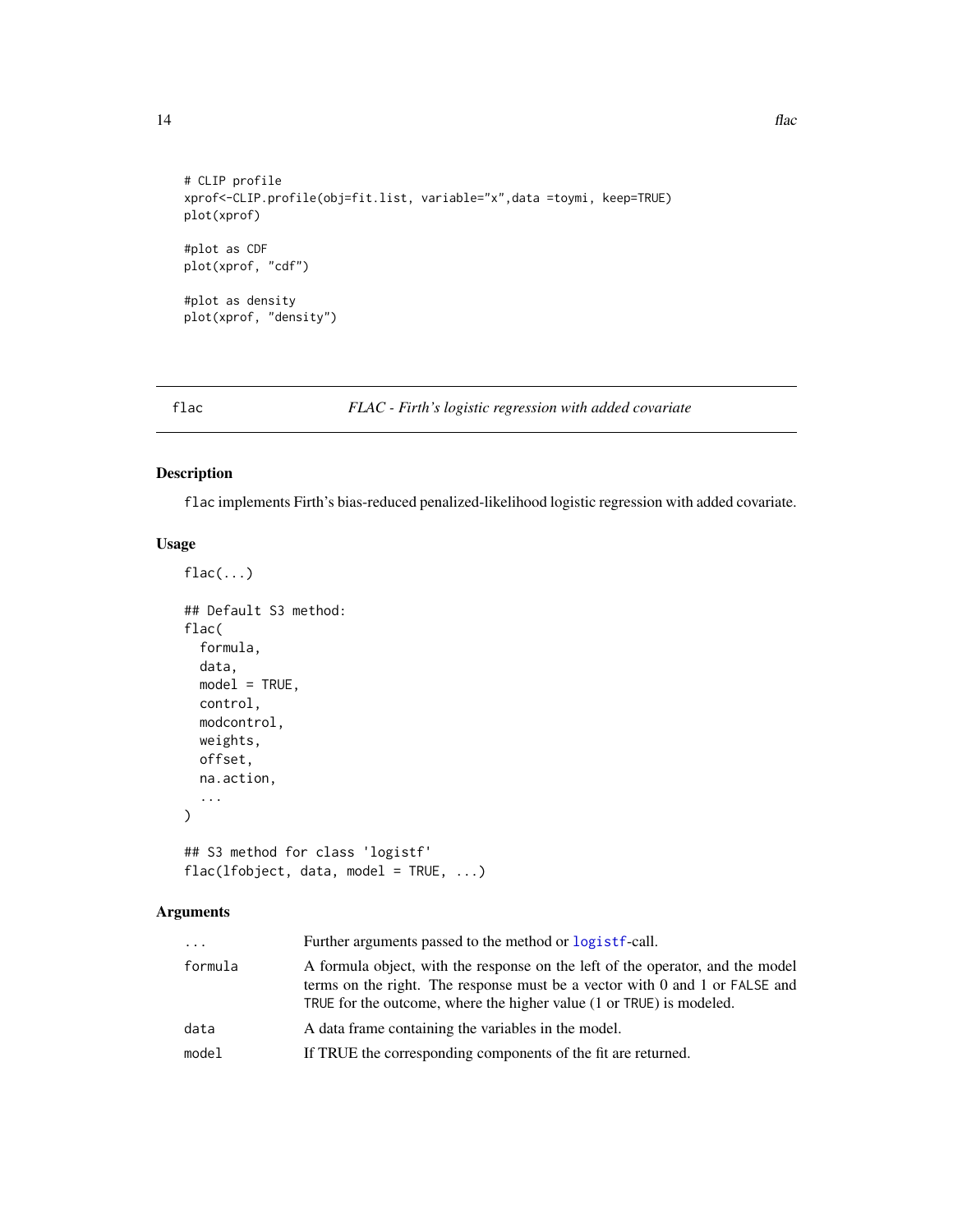<span id="page-14-0"></span>

| control    | Controls iteration parameter. Taken from logistf-object when specified. Oth-<br>erwise default is control=logistf.control().        |  |  |  |  |  |
|------------|-------------------------------------------------------------------------------------------------------------------------------------|--|--|--|--|--|
| modcontrol | Controls additional parameter for fitting. Taken from logistf-object when<br>specified. Otherwise default is logistf.mod.control(). |  |  |  |  |  |
| weights    | specifies case weights. Each line of the input data set is multiplied by the corre-<br>sponding element of weights                  |  |  |  |  |  |
| offset     | a priori known component to be included in the linear predictor                                                                     |  |  |  |  |  |
| na.action  | a function which indicates what should happen when the data contain NAs                                                             |  |  |  |  |  |
| lfobject   | A fitted logistf object.                                                                                                            |  |  |  |  |  |

#### Details

FLAC is a simple modification of Firth's logistic regression which provides average predicted probabilities equal to the observed proportion of events, while preserving the ability to deal with separation. It has been described by Puhr et al (2017).

The modified score equations to estimate coefficients for Firth's logistic regression can be interpreted as score equations for ML estimates for an augmented data set. This data set can be created by complementing each original observation i with two pseudo-observations weighted by  $h_i/2$  with unchanged covariate values and with response values set to  $y = 0$  and  $y = 1$  respectively. The basic idea of FLAC is to discriminate between original and pseudo-observations in the alternative formulation of Firth's estimation as an iterative data augmentation procedure. The following generic methods are available for 'flac's output object: print, summary,coef, confint, anova, extractAIC, add1, drop1, profil Furthermore, forward and backward functions perform convenient variable selection. Note that anova, extractAIC, add1, drop1, forward and backward are based on penalized likelihood ratio tests.

#### Value

A flac object with components:

| coefficients      | The coefficients of the parameter in the fitted model.                            |
|-------------------|-----------------------------------------------------------------------------------|
| predict           | A vector with the predicted probability of each observation                       |
| linear.predictors |                                                                                   |
|                   | A vector with the linear predictor of each observation.                           |
| prob              | The p-values of the specific parameters                                           |
| ci.lower          | The lower confidence limits of the parameter.                                     |
| ci.upper          | The upper confidence limits of the parameter.                                     |
| call              | The call object.                                                                  |
| alpha             | The significance level: 0.95                                                      |
| var               | The variance-covariance-matrix of the parameters.                                 |
| loglik            | A vector of the (penalized) log-likelihood of the restricted and the full models. |
| n                 | The number of observations.                                                       |
| formula           | The formula object.                                                               |
|                   | augmented.data The augmented dataset used                                         |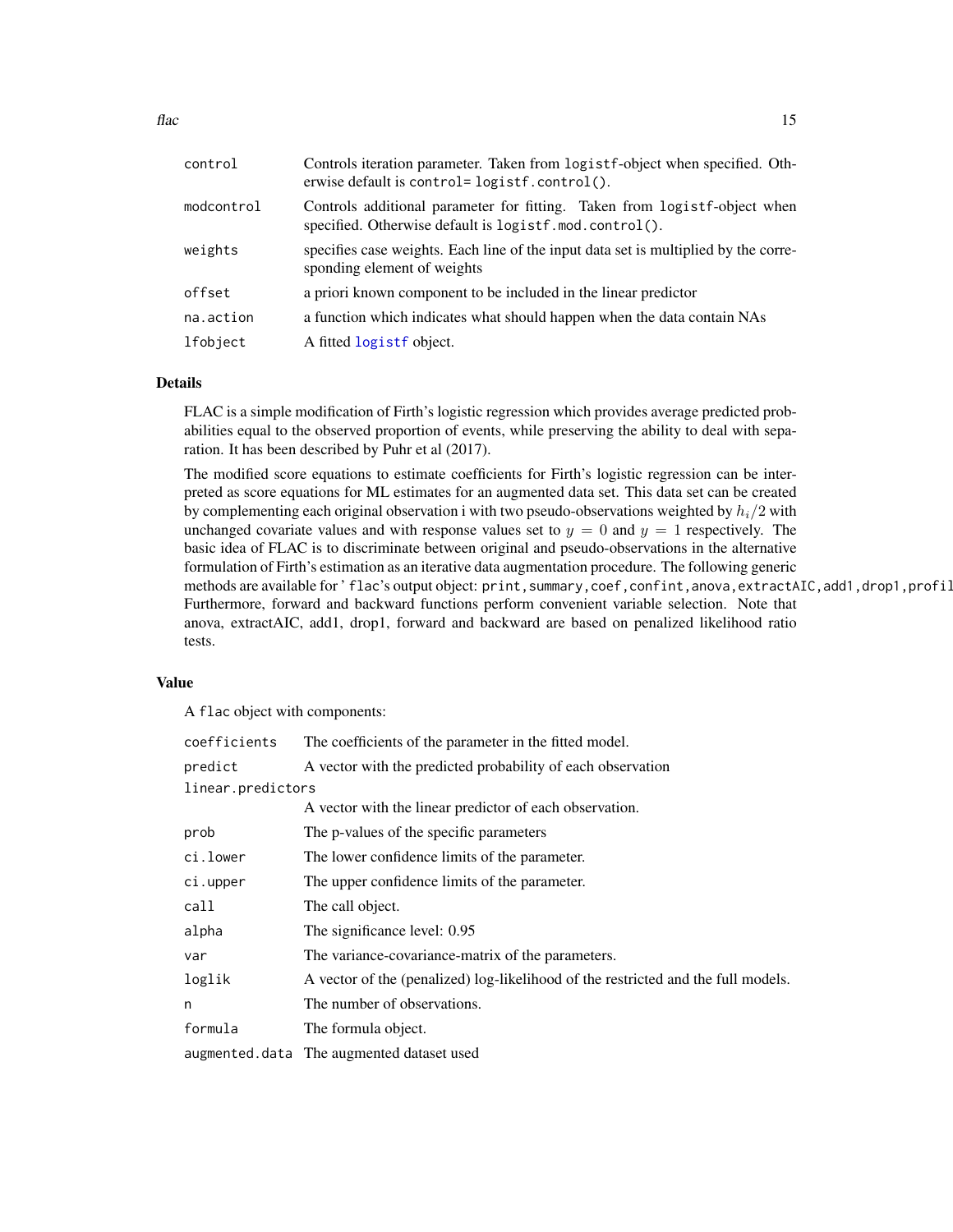<span id="page-15-0"></span>

| df         | The number of degrees of freedom in the model.                                                                                                                                                                              |
|------------|-----------------------------------------------------------------------------------------------------------------------------------------------------------------------------------------------------------------------------|
| method     | depending on the fitting method 'Penalized ML' or Standard ML'. } \item{method.ci}{the method in cal-<br>culating the confidence intervals, i.e. profile likelihood' or 'Wald', depending on<br>the argument pl and plconf. |
| control    | a copy of the control parameters.                                                                                                                                                                                           |
| modcontrol | a copy of the modcontrol parameters.                                                                                                                                                                                        |
| terms      | the model terms (column names of design matrix).                                                                                                                                                                            |
| model      | if requested (the default), the model frame used.                                                                                                                                                                           |

#### Methods (by class)

- default: With formula and data
- logistf: With logistf object

# References

Puhr R, Heinze G, Nold M, Lusa L, Geroldinger A (2017). Firth's logistic regression with rare events: accurate effect estimates and predictions? Statistics in Medicine 36: 2302-2317.

# See Also

[logistf\(\)](#page-18-1) for Firth's bias-Reduced penalized-likelihood logistic regression.

# Examples

```
#With formula and data:
data(sex2)
flac(case \sim age + oc + vic + vicl + vis + dia, sex2)
#With a logistf object:
lf \le logistf(formula = case \sim age + oc + vic + vicl + vis + dia, data = sex2)
flac(lf, data=sex2)
```
flic *FLIC - Firth's logistic regression with intercept correction*

# Description

flic implements Firth's bias-reduced penalized-likelihood logistic regression with intercept correction.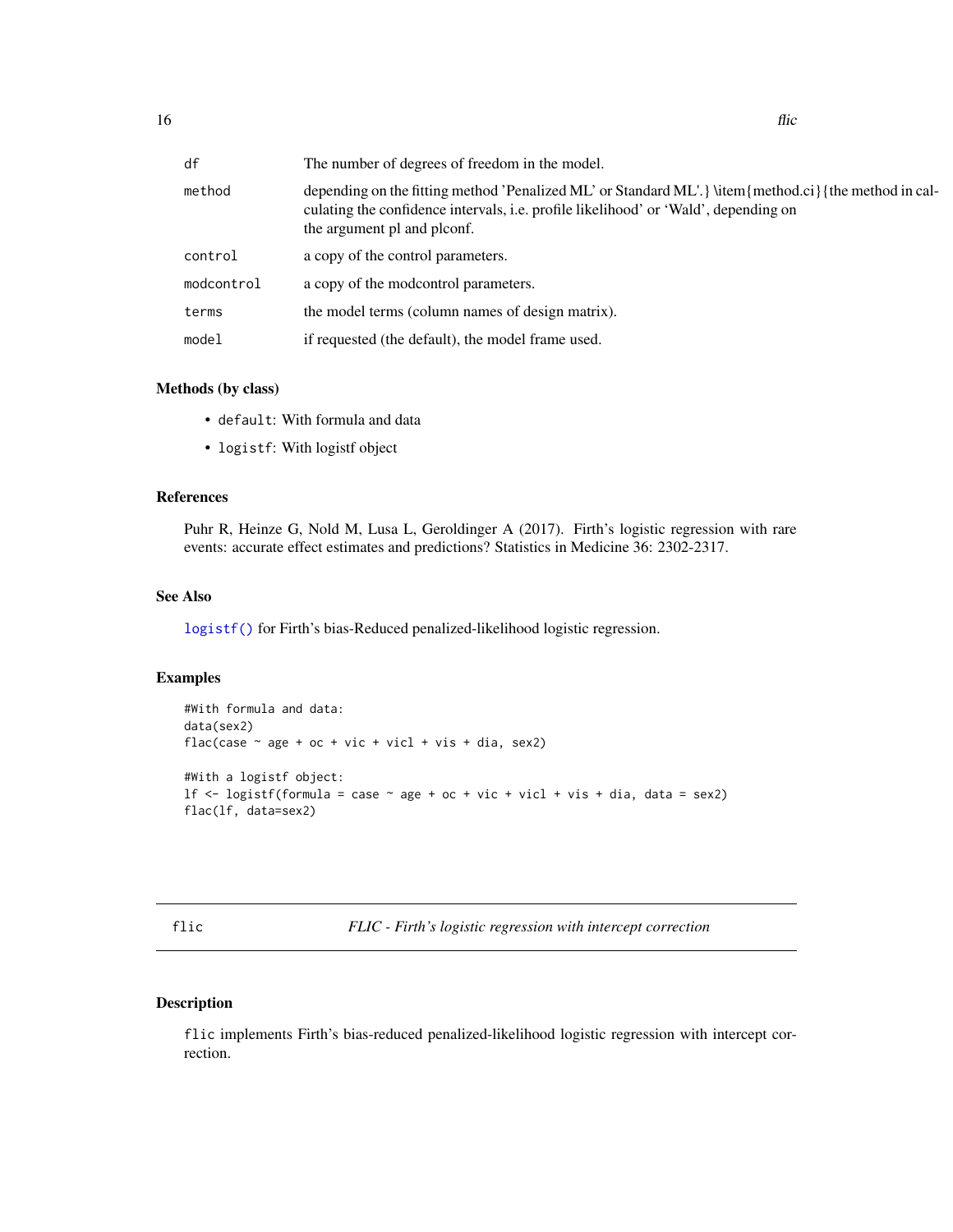<span id="page-16-0"></span>flic the contract of the contract of the contract of the contract of the contract of the contract of the contract of the contract of the contract of the contract of the contract of the contract of the contract of the contr

# Usage

```
flic(...)## Default S3 method:
flic(
  formula,
  data,
 model = TRUE,control,
 modcontrol,
 weights,
 offset,
 na.action,
  ...
)
## S3 method for class 'logistf'
flic(lfobject, model = TRUE, ...)
```
# Arguments

| $\cdots$   | Further arguments passed to the method or logistf-call.                                                                                                                                                                               |
|------------|---------------------------------------------------------------------------------------------------------------------------------------------------------------------------------------------------------------------------------------|
| formula    | A formula object, with the response on the left of the operator, and the model<br>terms on the right. The response must be a vector with 0 and 1 or FALSE and<br>TRUE for the outcome, where the higher value (1 or TRUE) is modeled. |
| data       | If using with formula, a data frame containing the variables in the model.                                                                                                                                                            |
| model      | If TRUE the corresponding components of the fit are returned.                                                                                                                                                                         |
| control    | Controls iteration parameter. Taken from logist f-object when specified. Oth-<br>erwise default is control=logistf.control().                                                                                                         |
| modcontrol | Controls additional parameter for fitting. Taken from logistf-object when<br>specified. Otherwise default is logistf.mod.control().                                                                                                   |
| weights    | specifies case weights. Each line of the input data set is multiplied by the corre-<br>sponding element of weights                                                                                                                    |
| offset     | a priori known component to be included in the linear predictor                                                                                                                                                                       |
| na.action  | a function which indicates what should happen when the data contain NAs                                                                                                                                                               |
| lfobject   | A fitted logistf object.                                                                                                                                                                                                              |

# Details

FLIC is a simple modification of Firth's logistic regression which provides average predicted probabilities equal to the observed proportion of events, while preserving the ability to deal with separation.

In general the average predicted probability in Firth's logistic regression is not equal to the observed proportion of events. Because the determinant of the Fisher-Information matrix is maximized for  $\pi_i = \frac{1}{2}$  it is concluded that Firth's penalization tends to push the predicted probabilities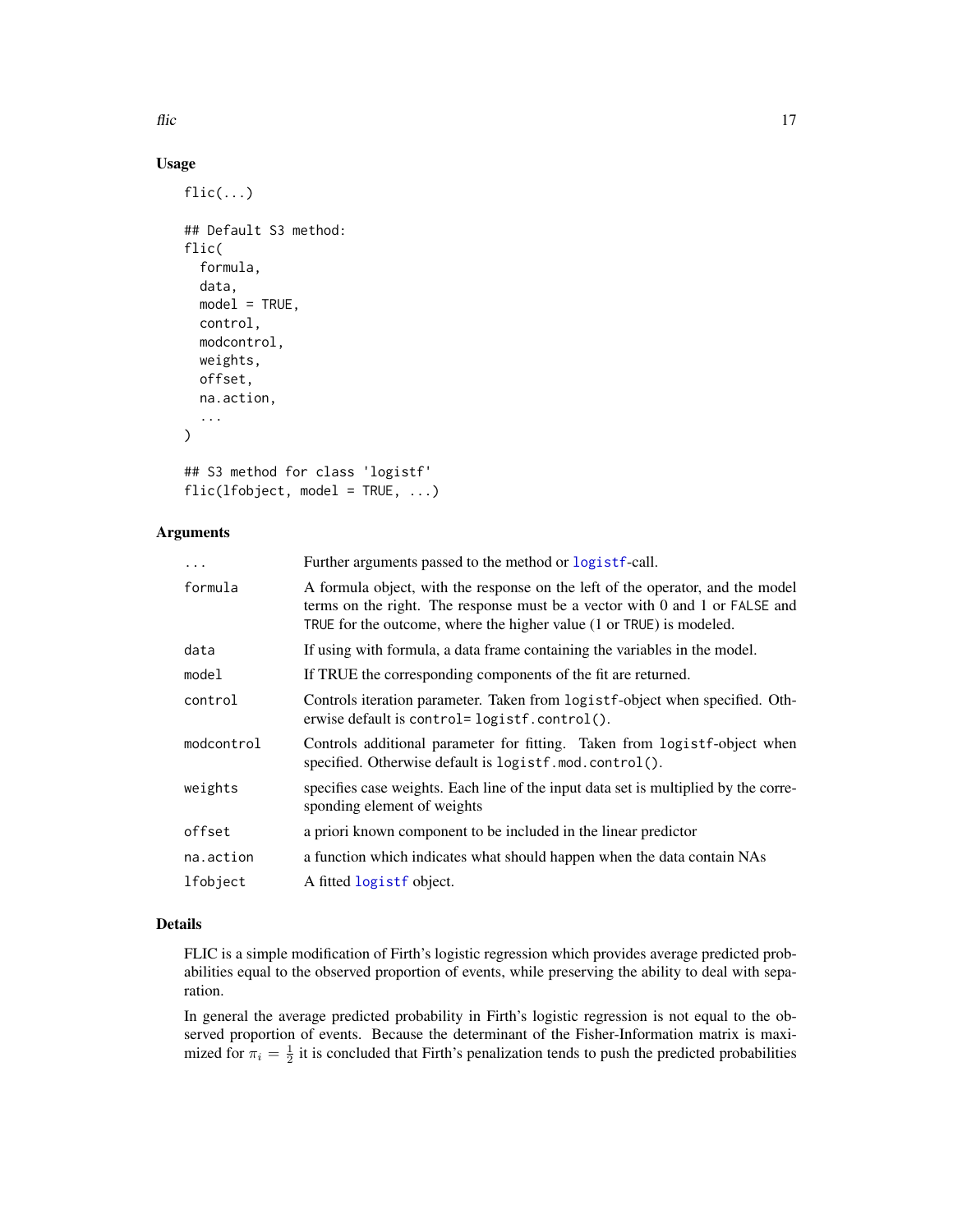towards one-half compared with ML-estimation. FLIC first applies Firth's logistic regression and then corrects the intercept such that the predicted probabilities become unbiased while keeping all other coefficients constant. The following generic methods are available for flic's output object: print,summary,coef,confint,anova,extractAIC,add1,drop1,profile,terms,nobs,predict. Furthermore, forward and backward functions perform convenient variable selection. Note that anova, extractAIC, add1, drop1, forward and backward are based on penalized likelihood ratio tests.

#### Value

A flic object with components:

| coefficients      | The coefficients of the parameter in the fitted model.                                                                                                                                                                    |
|-------------------|---------------------------------------------------------------------------------------------------------------------------------------------------------------------------------------------------------------------------|
| predict           | A vector with the predicted probability of each observation.                                                                                                                                                              |
| linear.predictors |                                                                                                                                                                                                                           |
|                   | A vector with the linear predictor of each observation.                                                                                                                                                                   |
| var               | The variance-covariance-matrix of the parameters.                                                                                                                                                                         |
| prob              | The p-values of the specific parameters.                                                                                                                                                                                  |
| ci.lower          | The lower confidence limits of the parameter.                                                                                                                                                                             |
| ci.upper          | The upper confidence limits of the parameter.                                                                                                                                                                             |
| call              | The call object.                                                                                                                                                                                                          |
| alpha             | The significance level: 0.95.                                                                                                                                                                                             |
| method            | depending on the fitting method 'Penalized ML' or Standard ML'. Witem{method.ci}{the method in cal-<br>culating the confidence intervals, i.e. profile likelihood' or 'Wald', depending on<br>the argument pl and plconf. |
| df                | The number of degrees of freedom in the model.                                                                                                                                                                            |
| loglik            | A vector of the (penalized) log-likelihood of the restricted and the full models.                                                                                                                                         |
| n                 | The number of observations.                                                                                                                                                                                               |
| formula           | The formula object.                                                                                                                                                                                                       |
| control           | a copy of the control parameters.                                                                                                                                                                                         |
| modcontrol        | a copy of the modcontrol parameters.                                                                                                                                                                                      |
| terms             | the model terms (column names of design matrix).                                                                                                                                                                          |
| model             | if requested (the default), the model frame used.                                                                                                                                                                         |

# Methods (by class)

- default: With formula and data
- logistf: With logistf object

#### References

Puhr R, Heinze G, Nold M, Lusa L, Geroldinger A (2017). Firth's logistic regression with rare events: accurate effect estimates and predictions? Statistics in Medicine 36: 2302-2317.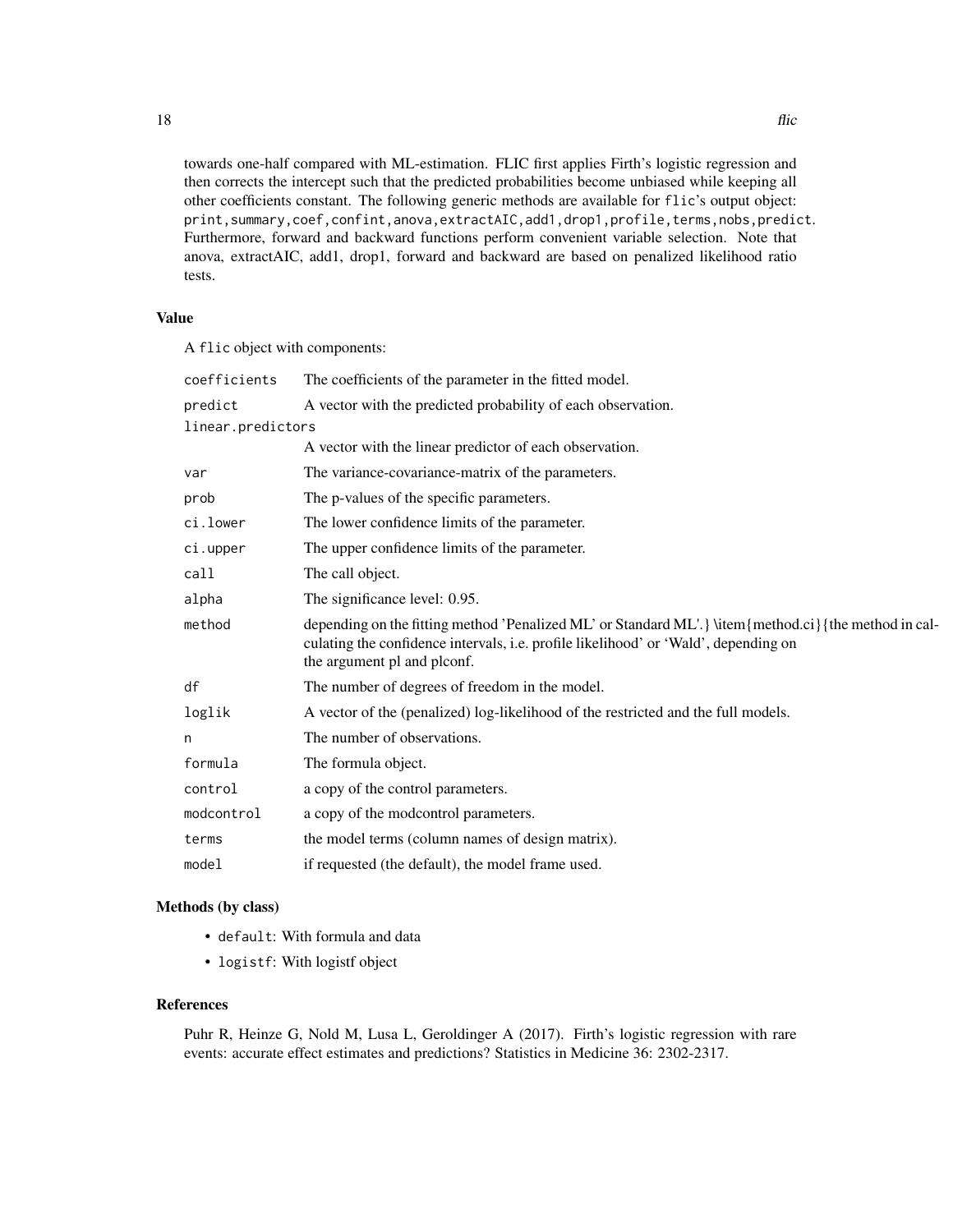#### <span id="page-18-0"></span>logistf the contract of the contract of the contract of the contract of the contract of the contract of the contract of the contract of the contract of the contract of the contract of the contract of the contract of the co

#### See Also

[logistf](#page-18-1) for Firth's bias-Reduced penalized-likelihood logistic regression.

#### Examples

```
#With formula and data:
data(sex2)
flic(case \sim age + oc + vic + vicl + vis + dia, sex2)
#With a logistf object:
lf \le logistf(formula = case \sim age + oc + vic + vicl + vis + dia, data = sex2)
flic(lf)
```
<span id="page-18-1"></span>

logistf *Firth's Bias-Reduced Logistic Regression*

#### Description

Implements Firth's bias-Reduced penalized-likelihood logistic regression.

# Usage

```
logistf(
  formula,
  data,
  p1 = TRUE,alpha = 0.05,
  control,
  plcontrol,
  modcontrol,
  firth = TRUE,init,
  weights,
  na.action,
  offset,
  plconf = NULL,
  flic = FALSE,
  model = TRUE,...
\mathcal{L}
```
# Arguments

formula A formula object, with the response on the left of the operator, and the model terms on the right. The response must be a vector with 0 and 1 or FALSE and TRUE for the outcome, where the higher value (1 or TRUE) is modeled. It is possible to include contrasts, interactions, nested effects, cubic or polynomial splines and all S features as well, e.g.  $Y \sim X1*X2 + ns(X3, df=4)$ .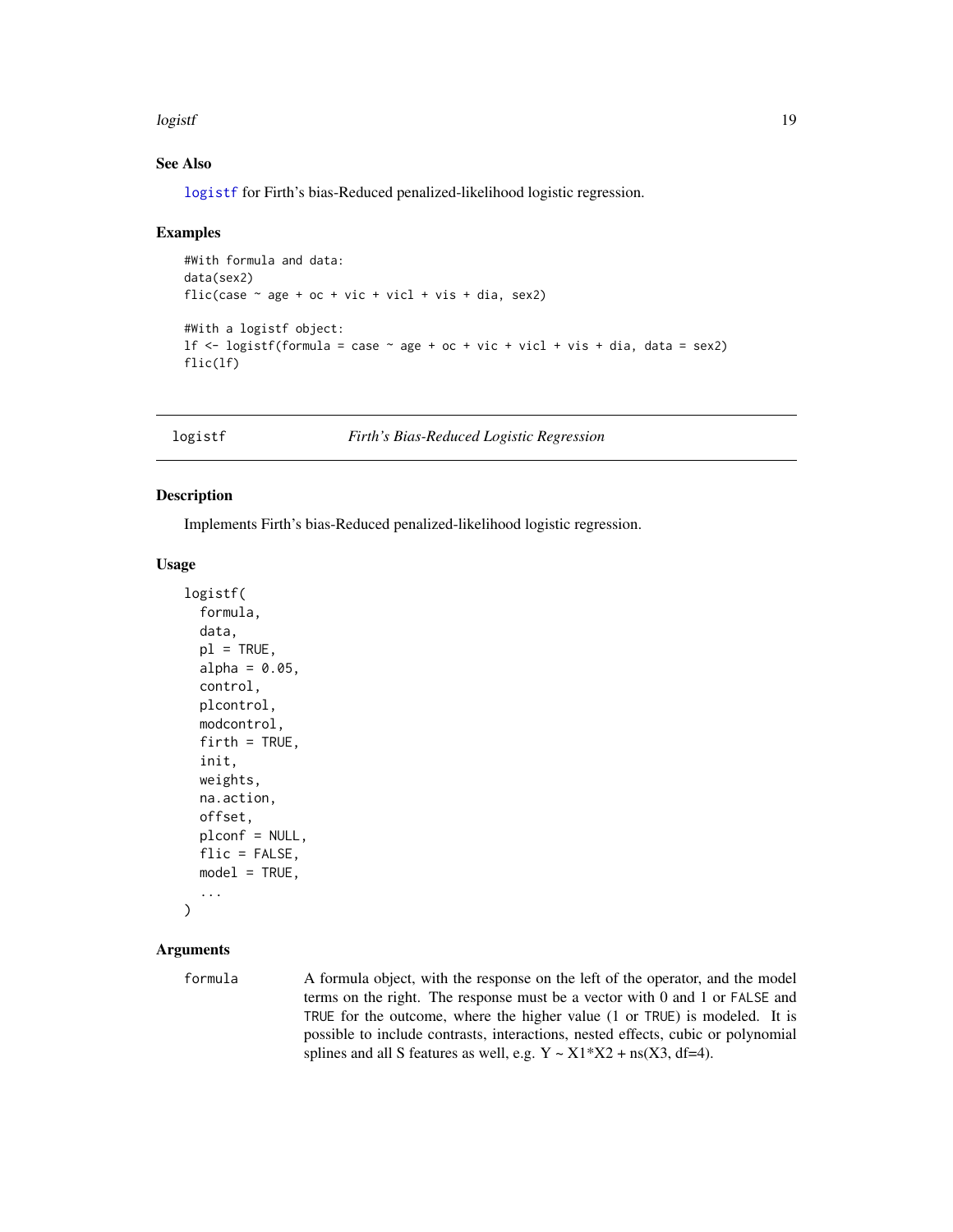| data       | A data.frame where the variables named in the formula can be found, i. e. the<br>variables containing the binary response and the covariates.                                                                                                                                                                                                                                   |
|------------|---------------------------------------------------------------------------------------------------------------------------------------------------------------------------------------------------------------------------------------------------------------------------------------------------------------------------------------------------------------------------------|
| pl         | Specifies if confidence intervals and tests should be based on the profile penal-<br>ized log likelihood (p1=TRUE, the default) or on the Wald method (p1=FALSE).                                                                                                                                                                                                               |
| alpha      | The significance level $(1-\alpha)$ the confidence level, 0.05 as default).                                                                                                                                                                                                                                                                                                     |
| control    | Controls iteration parameter. Default is control=logistf.control()                                                                                                                                                                                                                                                                                                              |
| plcontrol  | Controls Newton-Raphson iteration for the estimation of the profile likelihood<br>confidence intervals. Default is plcontrol=logistpl.control()                                                                                                                                                                                                                                 |
| modcontrol | Controls additional parameter for fitting. Default is logistf.mod.control()                                                                                                                                                                                                                                                                                                     |
| firth      | Use of Firth's penalized maximum likelihood (firth=TRUE, default) or the stan-<br>dard maximum likelihood method (firth=FALSE) for the logistic regression.<br>Note that by specifying p1=TRUE and firth=FALSE (and probably a lower num-<br>ber of iterations) one obtains profile likelihood confidence intervals for maxi-<br>mum likelihood logistic regression parameters. |
| init       | Specifies the initial values of the coefficients for the fitting algorithm                                                                                                                                                                                                                                                                                                      |
| weights    | specifies case weights. Each line of the input data set is multiplied by the corre-<br>sponding element of weights                                                                                                                                                                                                                                                              |
| na.action  | a function which indicates what should happen when the data contain NAs                                                                                                                                                                                                                                                                                                         |
| offset     | a priori known component to be included in the linear predictor                                                                                                                                                                                                                                                                                                                 |
| plconf     | specifies the variables (as vector of their indices) for which profile likelihood<br>confidence intervals should be computed. Default is to compute for all variables.                                                                                                                                                                                                          |
| flic       | If TRUE, intercept is altered such that the predicted probabilities become unbi-<br>ased while keeping all other coefficients constant (see Puhr et al, 2017)                                                                                                                                                                                                                   |
| model      | If TRUE the corresponding components of the fit are returned.                                                                                                                                                                                                                                                                                                                   |
| $\cdots$   | Further arguments to be passed to logistf                                                                                                                                                                                                                                                                                                                                       |

# Details

logistf is the main function of the package. It fits a logistic regression model applying Firth's correction to the likelihood. The following generic methods are available for logistf's output object: print, summary, coef, vcov, confint, anova, extractAIC, add1, drop1, profile, terms, nobs, predict. Furthermore, forward and backward functions perform convenient variable selection. Note that anova, extractAIC, add1, drop1, forward and backward are based on penalized likelihood ratios.

#### Value

The object returned is of the class logistf and has the following attributes:

| coefficients | the coefficients of the parameter in the fitted model.                      |
|--------------|-----------------------------------------------------------------------------|
| alpha        | the significance level (1- the confidence level) as specified in the input. |
| terms        | the column names of the design matrix                                       |
| var          | the variance-covariance-matrix of the parameters.                           |
| df           | the number of degrees of freedom in the model.                              |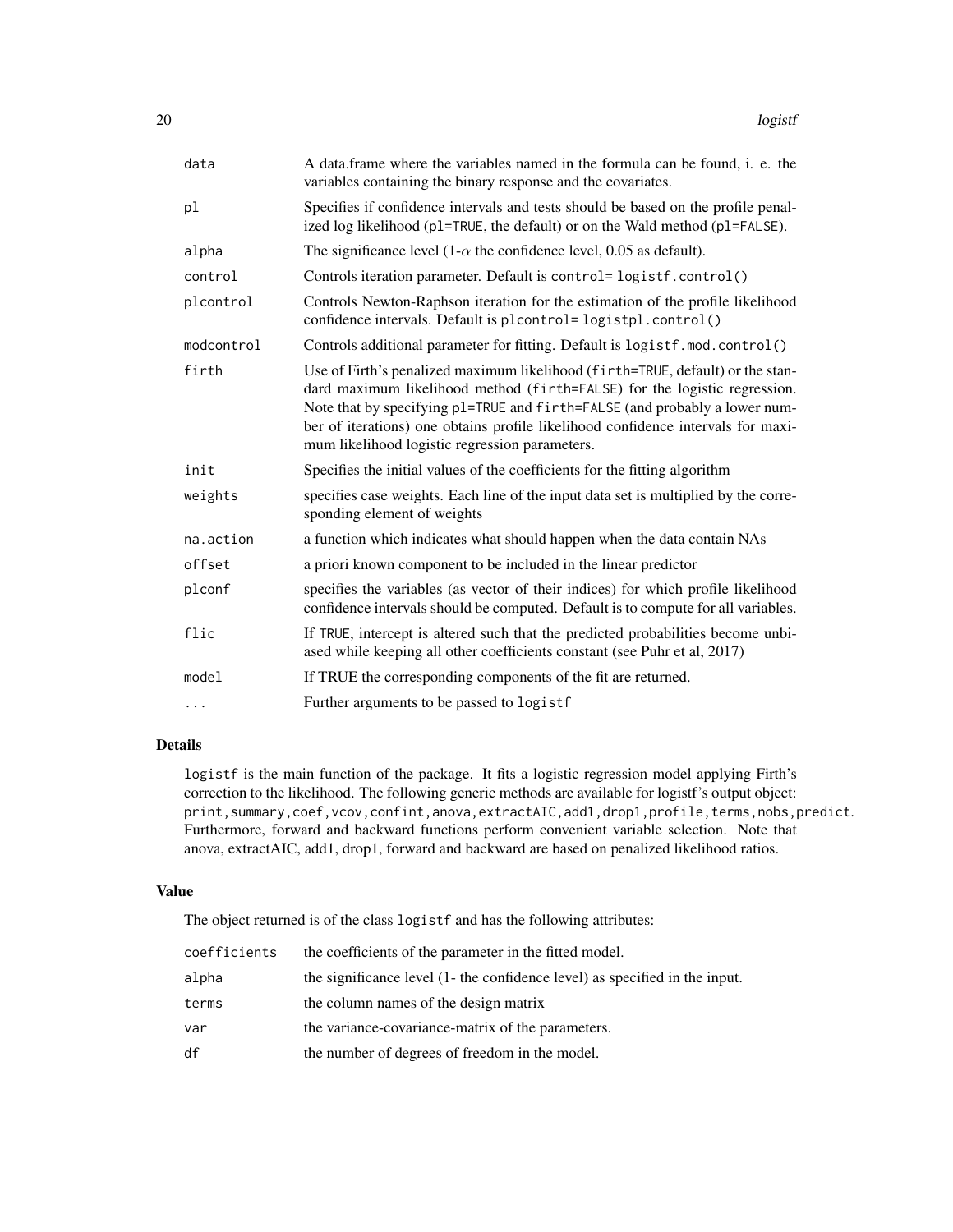#### logistf 21

| loglik            | a vector of the (penalized) log-likelihood of the restricted and the full models.                                                                                                                                           |
|-------------------|-----------------------------------------------------------------------------------------------------------------------------------------------------------------------------------------------------------------------------|
| iter              | A vector of the number of iterations needed in the fitting process for the null and<br>full model.                                                                                                                          |
| n                 | the number of observations.                                                                                                                                                                                                 |
| у                 | the response-vector, i. e. 1 for successes (events) and 0 for failures.                                                                                                                                                     |
| formula           | the formula object.                                                                                                                                                                                                         |
| call              | the call object.                                                                                                                                                                                                            |
| terms             | the model terms (column names of design matrix).                                                                                                                                                                            |
| linear.predictors |                                                                                                                                                                                                                             |
|                   | a vector with the linear predictor of each observation.                                                                                                                                                                     |
| predict           | a vector with the predicted probability of each observation.                                                                                                                                                                |
| hat.diag          | a vector with the diagonal elements of the Hat Matrix.                                                                                                                                                                      |
| conv              | the convergence status at last iteration: a vector of length 3 with elements: last<br>change in log likelihood, max(abs(score vector)), max change in beta at last<br>iteration.                                            |
| method            | depending on the fitting method 'Penalized ML' or Standard ML'. } \item{method.ci}{the method in cal-<br>culating the confidence intervals, i.e. profile likelihood' or 'Wald', depending on<br>the argument pl and plconf. |
| ci.lower          | the lower confidence limits of the parameter.                                                                                                                                                                               |
| ci.upper          | the upper confidence limits of the parameter.                                                                                                                                                                               |
| prob              | the p-values of the specific parameters.                                                                                                                                                                                    |
| pl.iter           | only if pl==TRUE: the number of iterations needed for each confidence limit.                                                                                                                                                |
| betahist          | only if pl==TRUE: the complete history of beta estimates for each confidence<br>limit.                                                                                                                                      |
| pl.conv           | only if pl==TRUE: the convergence status (deviation of log likelihood from tar-<br>get value, last maximum change in beta) for each confidence limit.                                                                       |
| control           | a copy of the control parameters.                                                                                                                                                                                           |
| modcontrol        | a copy of the modcontrol parameters.                                                                                                                                                                                        |
| flic              | logical, is TRUE if intercept was altered such that the predicted probabilities<br>become unbiased while keeping all other coefficients constant. According to<br>input of logistf.                                         |
| model             | if requested (the default), the model frame used.                                                                                                                                                                           |
| na.action         | information returned by model.frame on the special handling of NAs                                                                                                                                                          |
|                   |                                                                                                                                                                                                                             |

# Author(s)

Georg Heinze and Meinhard Ploner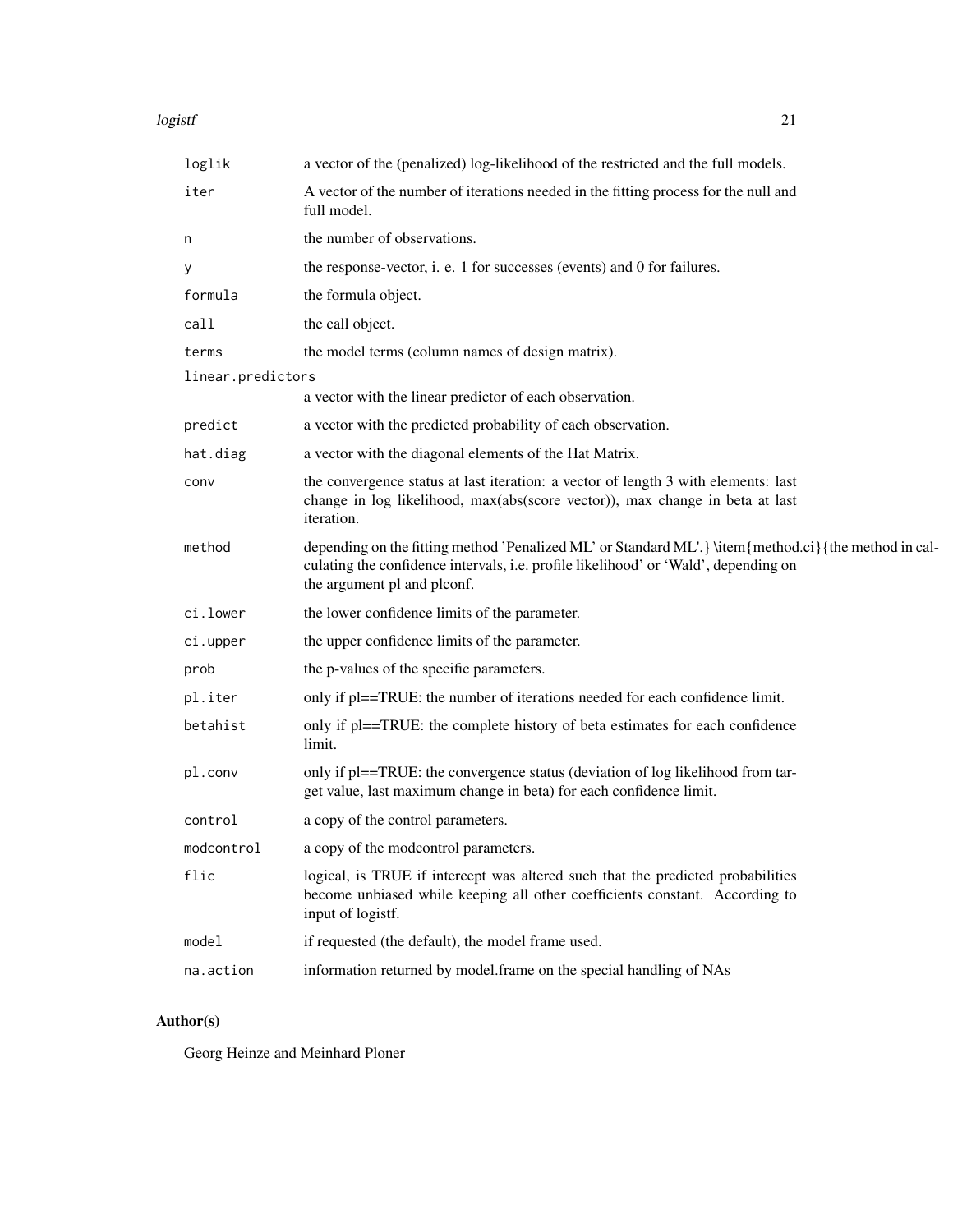#### <span id="page-21-0"></span>References

Firth D (1993). Bias reduction of maximum likelihood estimates. Biometrika 80, 27-38. Heinze G, Schemper M (2002). A solution to the problem of separation in logistic regression. Statistics in Medicine 21: 2409-2419.

Heinze G, Ploner M (2003). Fixing the nonconvergence bug in logistic regression with SPLUS and SAS. Computer Methods and Programs in Biomedicine 71: 181-187.

Heinze G, Ploner M (2004). Technical Report 2/2004: A SAS-macro, S-PLUS library and R package to perform logistic regression without convergence problems. Section of Clinical Biometrics, Department of Medical Computer Sciences, Medical University of Vienna, Vienna, Austria. http://www.meduniwien.ac.at/user/georg.heinze/techreps/tr2\_2004.pdf

Heinze G (2006). A comparative investigation of methods for logistic regression with separated or nearly separated data. Statistics in Medicine 25: 4216-4226.

Puhr R, Heinze G, Nold M, Lusa L, Geroldinger A (2017). Firth's logistic regression with rare events: accurate effect estimates and predictions? Statistics in Medicine 36: 2302-2317.

Venzon DJ, Moolgavkar AH (1988). A method for computing profile-likelihood based confidence intervals. Applied Statistics 37:87-94.

#### See Also

[add1.logistf\(\)](#page-3-1), [anova.logistf\(\)](#page-4-1)

#### Examples

```
data(sex2)
fit<-logistf(case ~ age+oc+vic+vicl+vis+dia, data=sex2)
summary(fit)
nobs(fit)
drop1(fit)
plot(profile(fit,variable="dia"))
extractAIC(fit)
fit1<-update(fit, case ~ age+oc+vic+vicl+vis)
extractAIC(fit1)
anova(fit,fit1)
data(sexagg)
fit2<-logistf(case ~ age+oc+vic+vicl+vis+dia, data=sexagg, weights=COUNT)
summary(fit2)
# simulated SNP example
set.seed(72341)
snpdata<-rbind(
 matrix(rbinom(2000,2,runif(2000)*0.3),100,20),
 matrix(rbinom(2000,2,runif(2000)*0.5),100,20))
colnames(snpdata)<-paste("SNP",1:20,"_",sep="")
snpdata<-as.data.frame(snpdata)
for(i in 1:20) snpdata[,i]<-as.factor(snpdata[,i])
snpdata$case<-c(rep(0,100),rep(1,100))
```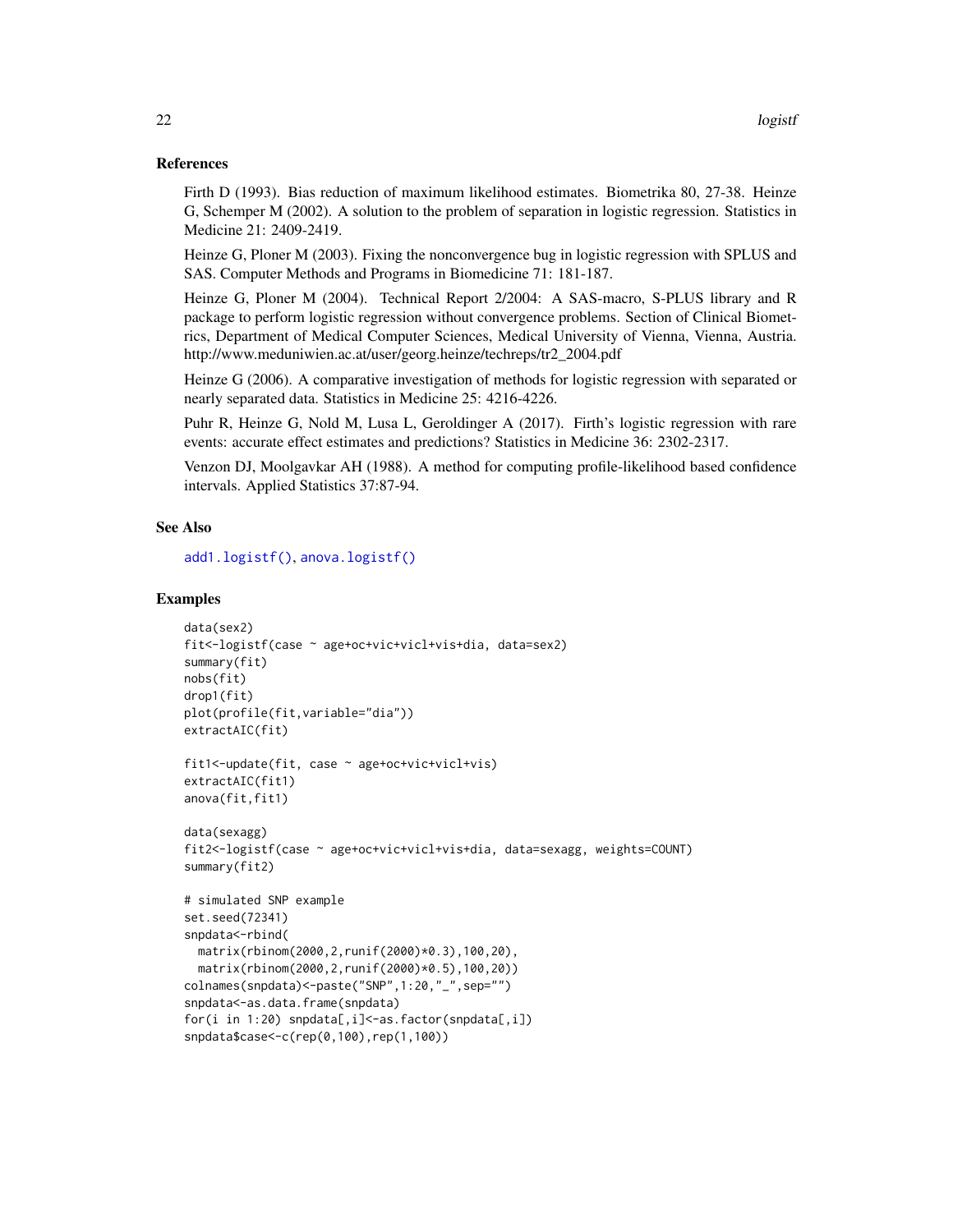```
fitsnp<-logistf(data=snpdata, formula=case~1, pl=FALSE)
add1(fitsnp, scope=paste("SNP",1:20,"_",sep=""))
fitf<-forward(fitsnp, scope = paste("SNP",1:20,"_",sep=""))
fitf
```
logistf.control *Control Parameters for* logistf

# Description

Sets parameters for iterations in Firth's penalized-likelihood logistic regression.

# Usage

```
logistf.control(
 maxit = 25,
 maxhs = 0,maxstep = 5,
 lconv = 1e-05,
  gconv = 1e-05,
  xconv = 1e-05,
 collapse = TRUE,
  fit = "NR")
```
# Arguments

| maxit    | The maximum number of iterations                                                                                                                                                         |
|----------|------------------------------------------------------------------------------------------------------------------------------------------------------------------------------------------|
| maxhs    | The maximum number of step-halvings in one iteration. The increment of the<br>beta vector within one iteration is divided by 2 if the new beta leads to a decrease<br>in log likelihood. |
| maxstep  | Specifies the maximum step size in the beta vector within one iteration. Set to<br>-1 for infinite stepsize.                                                                             |
| lconv    | Specifies the convergence criterion for the log likelihood.                                                                                                                              |
| gconv    | Specifies the convergence criterion for the first derivative of the log likelihood<br>(the score vector).                                                                                |
| xconv    | Specifies the convergence criterion for the parameter estimates.                                                                                                                         |
| collapse | If TRUE, evaluates all unique combinations of x and y and collapses data set.                                                                                                            |
| fit      | Fitting method used. One of Newton-Raphson: "NR" or Iteratively reweighted<br>least squares: "IRLS"                                                                                      |

# Details

logistf.control() is used by logistf and logistftest to set control parameters to default values. Different values can be specified, e. g., by logistf(..., control= logistf.control(maxstep=1)).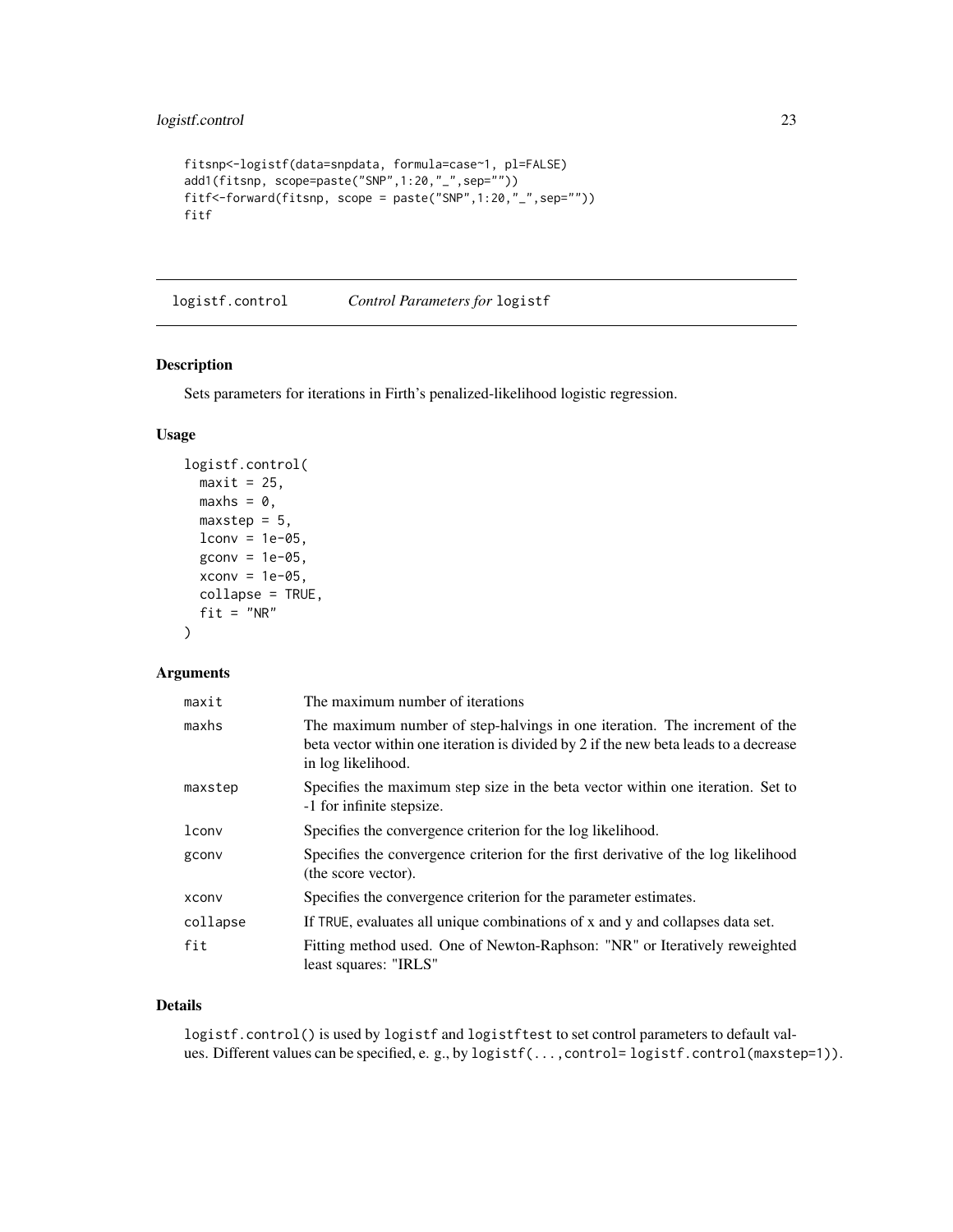# <span id="page-23-0"></span>Value

| maxit    | The maximum number of iterations                                                                                                                                                         |
|----------|------------------------------------------------------------------------------------------------------------------------------------------------------------------------------------------|
| maxhs    | The maximum number of step-halvings in one iteration. The increment of the<br>beta vector within one iteration is divided by 2 if the new beta leads to a decrease<br>in log likelihood. |
| maxstep  | Specifies the maximum step size in the beta vector within one iteration.                                                                                                                 |
| lconv    | Specifies the convergence criterion for the log likelihood.                                                                                                                              |
| gconv    | Specifies the convergence criterion for the first derivative of the log likelihood<br>(the score vector).                                                                                |
| xconv    | Specifies the convergence criterion for the parameter estimates.                                                                                                                         |
| collapse | If TRUE, evaluates all unique combinations of x and y and collapses data set.                                                                                                            |
| fit      | Fitting method used. One of Newton-Raphson: "NR" or Iteratively reweighted<br>least squares: "IRLS"                                                                                      |
| call     | The function call.                                                                                                                                                                       |

# Examples

```
data(sexagg)
fit2<-logistf(case ~ age+oc+vic+vicl+vis+dia, data=sexagg, weights=COUNT,
control=logistf.control(maxstep=1))
summary(fit2)
```
logistf.mod.control *Controls additional parameters for* logistf

# Description

Sets parameters for logistf calls.

# Usage

```
logistf.mod.contrib(tau = 0.5, terms.fit = NULL)
```
# Arguments

| tau       | Penalization parameter (default $= 0.5$ )                                 |
|-----------|---------------------------------------------------------------------------|
| terms.fit | A numeric vector of terms to fit. Intercept has to be included if needed. |

# Value

| tau       | Penalization parameter (default $= 0.5$ )                                 |
|-----------|---------------------------------------------------------------------------|
| terms.fit | A numeric vector of terms to fit. Intercept has to be included if needed. |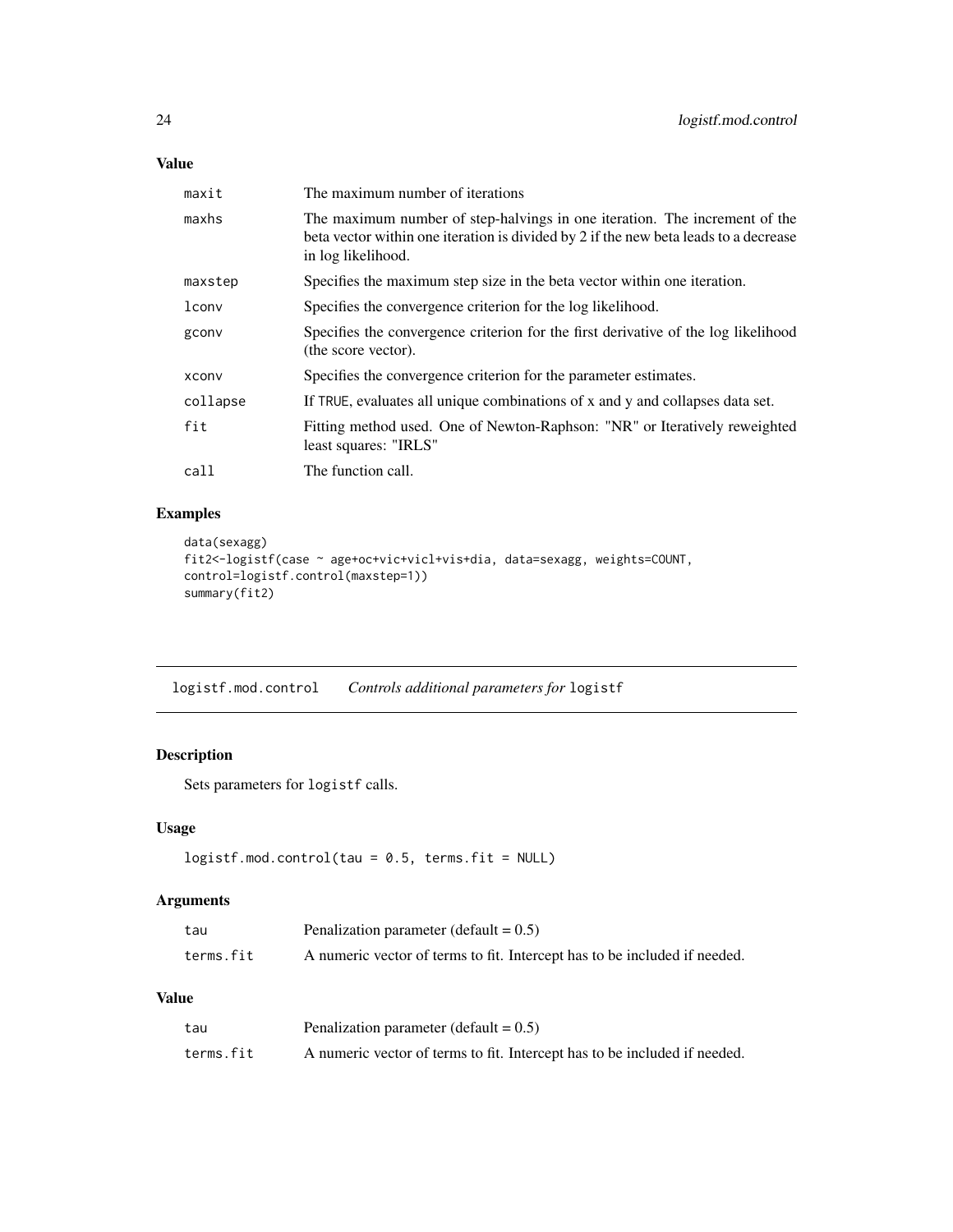#### <span id="page-24-0"></span>logistftest 25

# Examples

```
data(sexagg)
fit2<-logistf(case ~ age+oc+vic+vicl+vis+dia, data=sexagg, weights=COUNT,
modcontrol=logistf.mod.control(terms.fit=c(1,2)))
summary(fit2)
```
logistftest *Penalized likelihood ratio test*

# Description

This function performs a penalized likelihood ratio test on some (or all) selected factors. The resulting object is of the class logistftest and includes the information printed by the proper print method.

# Usage

```
logistftest(
  object,
  test,
  values,
  firth = TRUE,beta0,
 weights,
  control,
 modcontrol,
  ...
```
# )

| object | A fitted logistf object                                                                                                                                                                                                                                                                                                                                                                         |
|--------|-------------------------------------------------------------------------------------------------------------------------------------------------------------------------------------------------------------------------------------------------------------------------------------------------------------------------------------------------------------------------------------------------|
| test   | righthand formula of parameters to test (e.g. $\sim$ B + D - 1). As default all param-<br>eter apart from the intercept are tested. If the formula includes -1, the intercept<br>is omitted from testing. As alternative to the formula one can give the indexes of<br>the ordered effects to test (a vector of integers). To test only the intercept specify<br>test = $\sim$ - . or test = 1. |
| values | Null hypothesis values, default values are 0. For testing the specific hypothesis<br>B1=1, B4=2, B5=0 we specify test= $\sim$ B1+B4+B5-1 and values=c(1, 2,0).                                                                                                                                                                                                                                  |
| firth  | Use of Firth's (1993) penalized maximum likelihood (firth=TRUE, default) or<br>the standard maximum likelihood method (firth=FALSE) for the logistic re-<br>gression. Note that by specifying pl=TRUE and firth=FALSE (and probably<br>lower number of iterations) one obtains profile likelihood confidence intervals<br>for maximum likelihood logistic regression parameters.                |
| beta0  | Specifies the initial values of the coefficients for the fitting algorithm                                                                                                                                                                                                                                                                                                                      |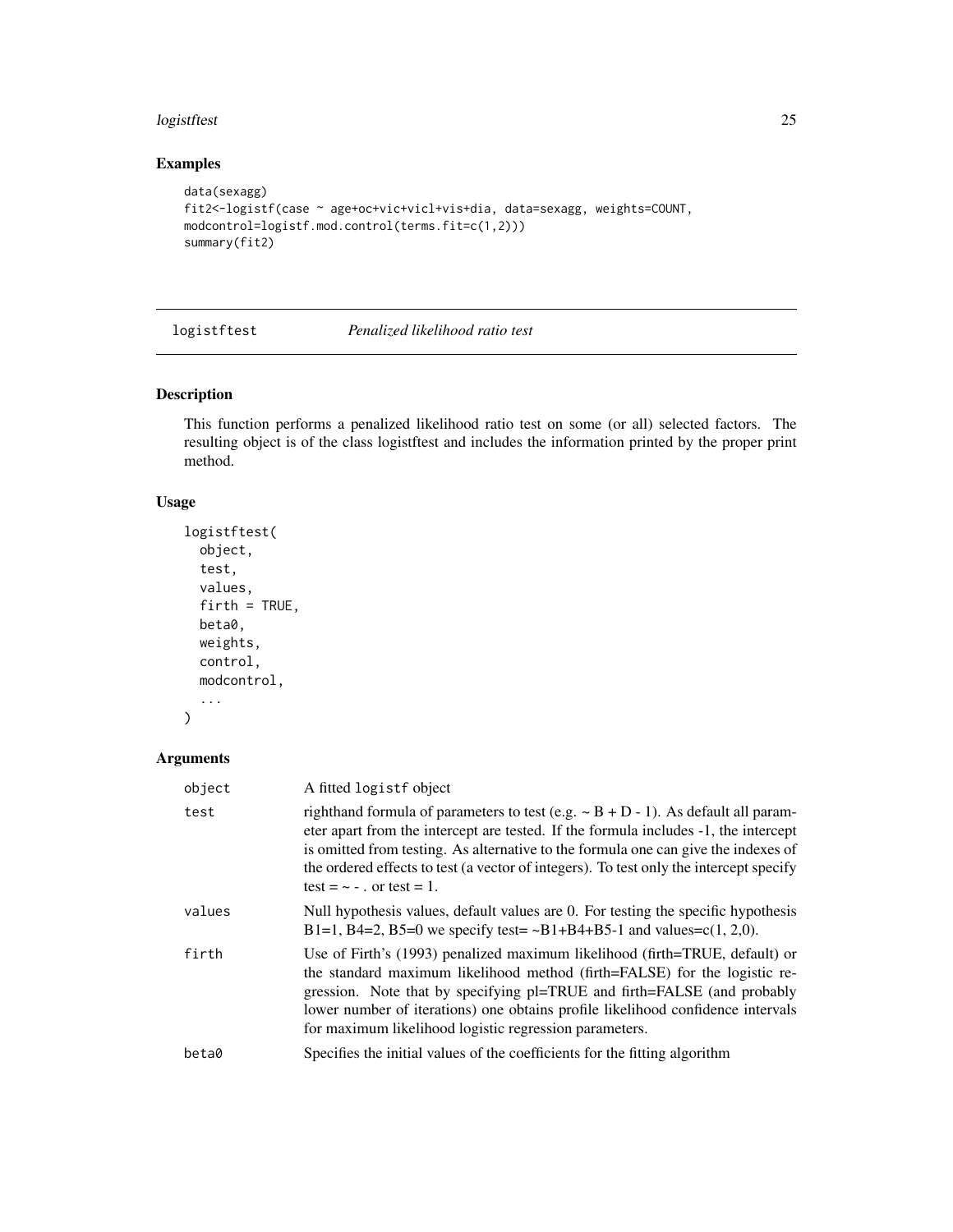| weights    | Case weights                                                                |
|------------|-----------------------------------------------------------------------------|
| control    | Controls parameters for iterative fitting                                   |
| modcontrol | Controls additional parameter for fitting. Default is modcontrol of object. |
| $\ddotsc$  | further arguments passed to logistf.fit                                     |

# Details

This function performs a penalized likelihood ratio test on some (or all) selected factors. The resulting object is of the class logistftest and includes the information printed by the proper print method. Further documentation can be found in Heinze & Ploner (2004). In most cases, the functionality of the logistftest function is replaced by anova.logistf, which is a more standard way to perform likelihood ratio tests. However, as shown in the example below, logistftest provides some specials such as testing against non-zero values. (By the way, anova.logistf calls logistftest.

#### Value

The object returned is of the class logistf and has the following attributes:

| testcov | A vector of the fixed values of each covariate; NA stands for a parameter which<br>is not tested.                                                      |
|---------|--------------------------------------------------------------------------------------------------------------------------------------------------------|
| loglik  | A vector of the (penalized) log-likelihood of the full and the restricted models.<br>If the argument beta0 not missing, the full model isn't evaluated |
| df      | The number of degrees of freedom in the model                                                                                                          |
| prob    | The p-value of the test                                                                                                                                |
| call    | The call object                                                                                                                                        |
| method  | Depending on the fitting method 'Penalized ML' or 'Standard ML'                                                                                        |
| beta    | The coefficients of the restricted solution                                                                                                            |

# Author(s)

Georg Heinze

#### References

Firth D (1993). Bias reduction of maximum likelihood estimates. Biometrika 80, 27-38.

Heinze G, Ploner M (2004). Technical Report 2/2004: A SAS-macro, S-PLUS library and R package to perform logistic regression without convergence problems. Section of Clinical Biometrics, Department of Medical Computer Sciences, Medical University of Vienna, Vienna, Austria. http://www.meduniwien.ac.at/user/georg.heinze/techreps/tr2\_2004.pdf

Heinze G (2006). A comparative investigation of methods for logistic regression with separated or nearly separated data. Statistics in Medicine 25: 4216-4226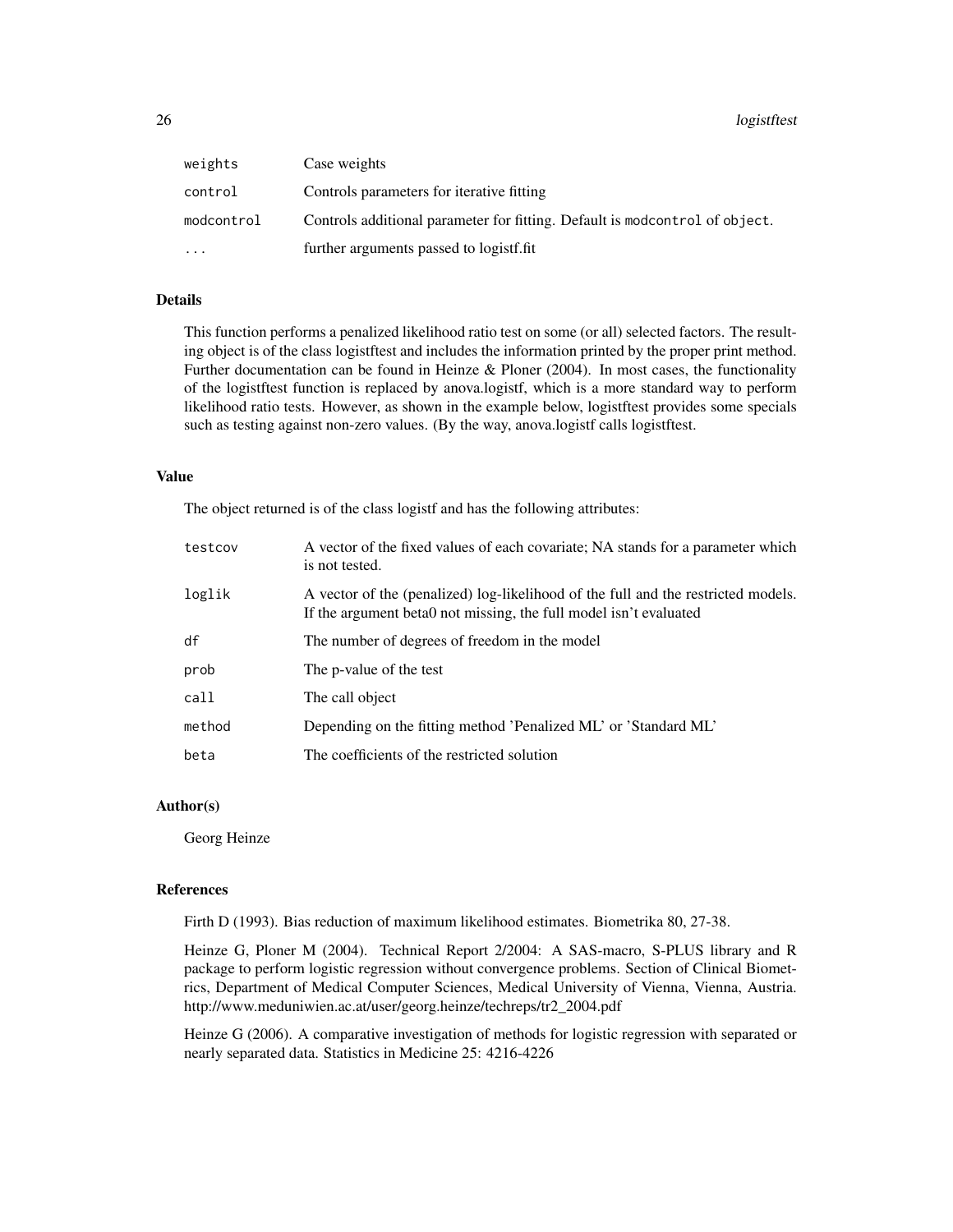# <span id="page-26-0"></span>logistpl.control 27

# Examples

```
data(sex2)
fit<-logistf(case ~ age+oc+vic+vicl+vis+dia, data=sex2)
logistftest(fit, test = \sim vic + vicl - 1, values = c(2, 0))
```

| logistpl.control | Control Parameters for logistf Profile Likelihood Confidence Interval |
|------------------|-----------------------------------------------------------------------|
|                  | <i>Estimation</i>                                                     |

#### Description

Sets parameters for modified Newton-Raphson iteration for finding profile likelihood confidence intervals in Firth's penalized likelihood logistic regression

# Usage

```
logistpl.control(
 maxit = 100,
 maxhs = \theta,
 maxstep = 5,
 lconv = 1e-05,
  xconv = 1e-05,
 ortho = FALSE,
 pr = FALSE)
```
# Arguments

| maxit   | The maximum number of iterations                                                                                                                                                         |
|---------|------------------------------------------------------------------------------------------------------------------------------------------------------------------------------------------|
| maxhs   | The maximum number of step-halvings in one iteration. The increment of the<br>beta vector within one iteration is divided by 2 if the new beta leads to a decrease<br>in log likelihood. |
| maxstep | Specifies the maximum step size in the beta vector within one iteration. Set to<br>-1 for infinite stepsize.                                                                             |
| lconv   | Specifies the convergence criterion for the log likelihood.                                                                                                                              |
| xconv   | Specifies the convergence criterion for the parameter estimates.                                                                                                                         |
| ortho   | Requests orthogonalization of variable for which confidence intervals are com-<br>puted with respect to other covariates                                                                 |
| рr      | Request rotation of the matrix spanned by the covariates                                                                                                                                 |

# Details

logistpl.control() is used by logistf to set control parameters to default values when computing profile likelihood confidence intervals. Different values can be specified, e. g., by logistf(...,control= logistf.control(maxstep=1)).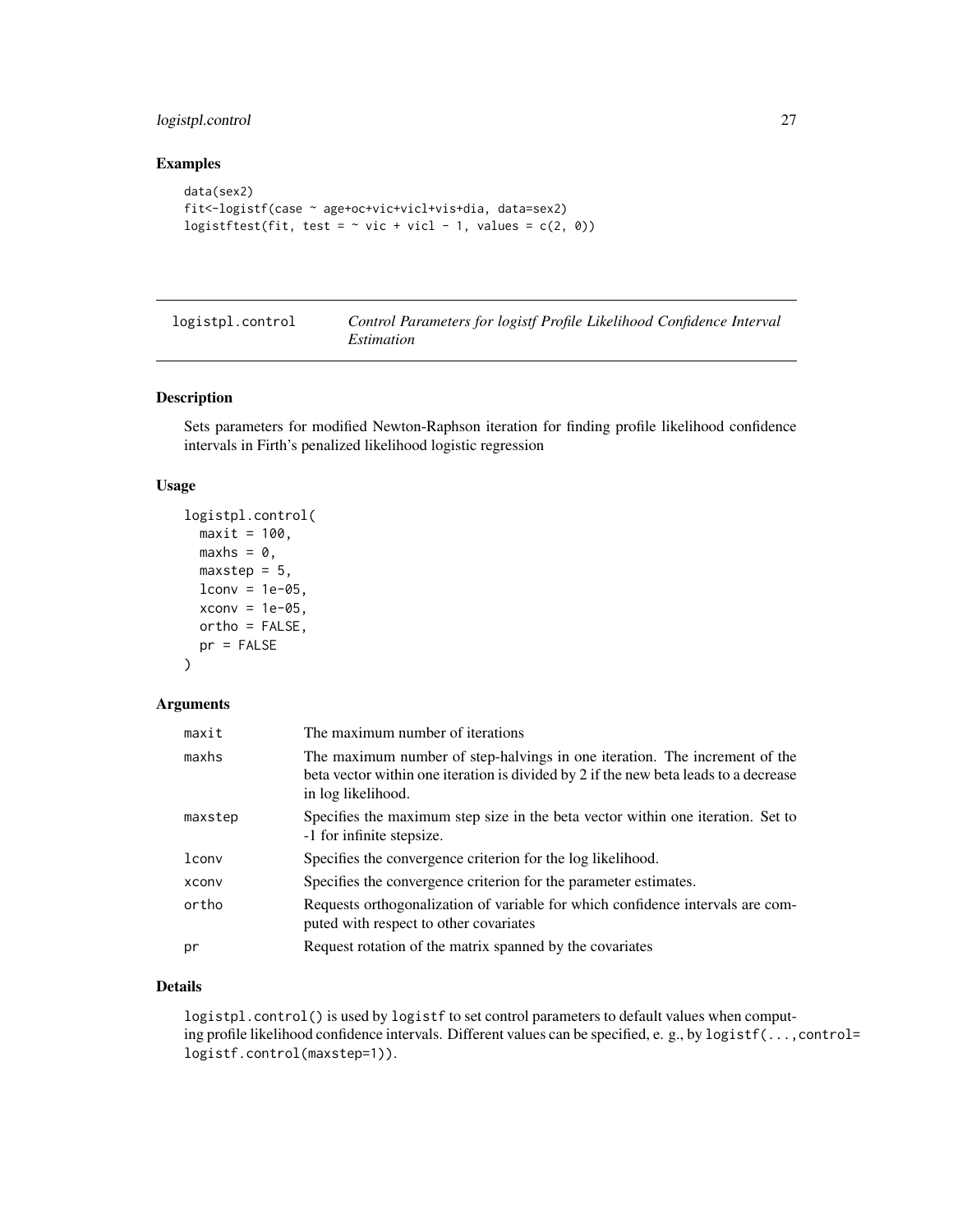# <span id="page-27-0"></span>Value

| maxit   | The maximum number of iterations                                                                                                                                                         |
|---------|------------------------------------------------------------------------------------------------------------------------------------------------------------------------------------------|
| maxhs   | The maximum number of step-halvings in one iteration. The increment of the<br>beta vector within one iteration is divided by 2 if the new beta leads to a decrease<br>in log likelihood. |
| maxstep | Specifies the maximum step size in the beta vector within one iteration.                                                                                                                 |
| lconv   | Specifies the convergence criterion for the log likelihood.                                                                                                                              |
| xconv   | Specifies the convergence criterion for the parameter estimates.                                                                                                                         |
| ortho   | specifies if orthogonalization is requested.                                                                                                                                             |
| pr      | specifies if rotation is requested                                                                                                                                                       |

# Author(s)

Georg Heinze

# Examples

```
data(sexagg)
fit2<-logistf(case ~ age+oc+vic+vicl+vis+dia, data=sexagg, weights=COUNT,
   plcontrol=logistpl.control(maxstep=1))
summary(fit2)
```
plot.logistf.profile plot *Method for* logistf *Likelihood Profiles*

# Description

Provides the plot method for objects created by profile.logistf or CLIP.profile

# Usage

```
## S3 method for class 'logistf.profile'
plot(
  x,
  type = "profile",
 max1 = TRUE,colmain = "black",
 colimp = "gray",
 plotmain = T,
 ylim = NULL,
  ...
)
```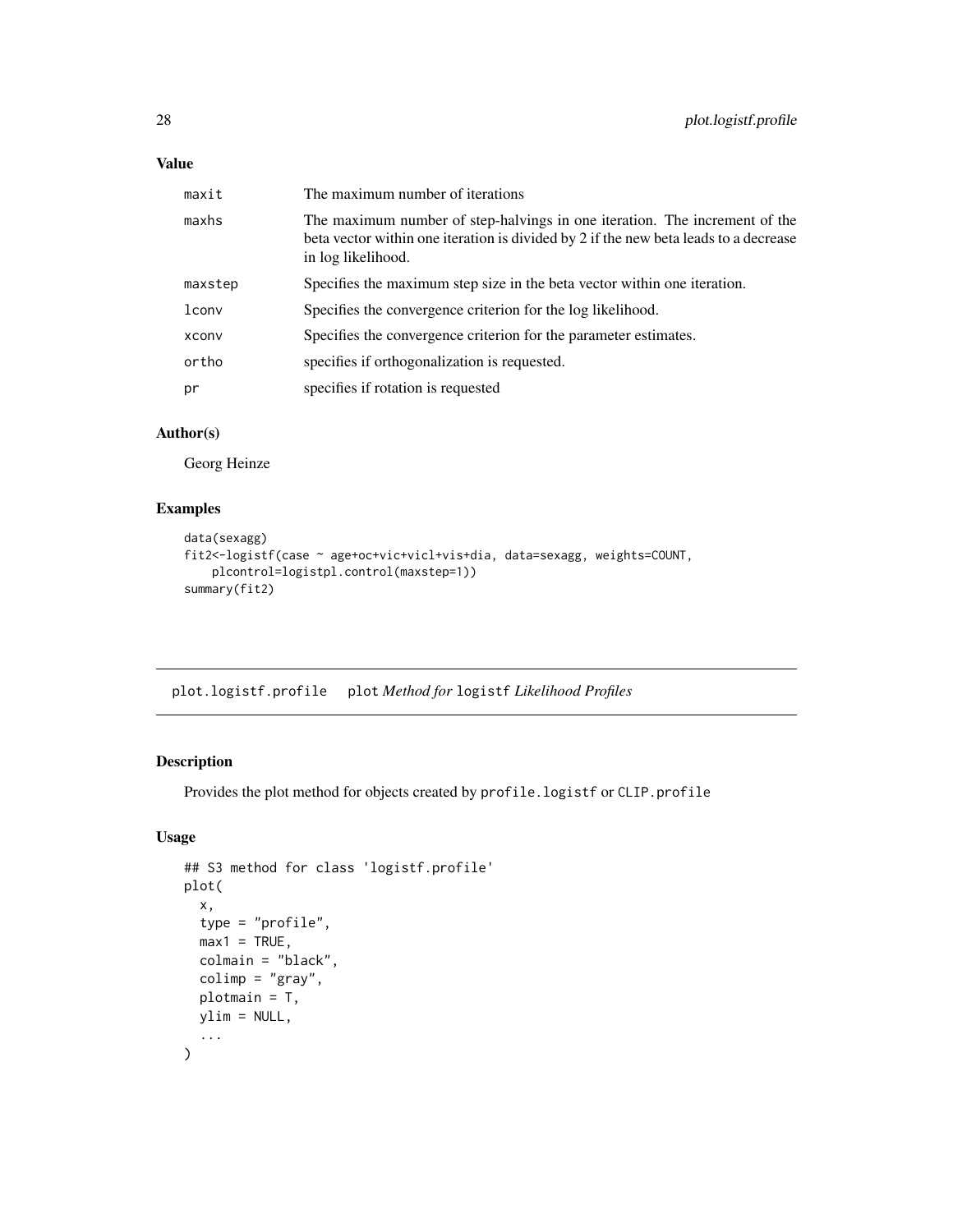# plot.logistf.profile 29

#### **Arguments**

| $\mathsf{x}$ | A profile.logistf object                                                                                                      |
|--------------|-------------------------------------------------------------------------------------------------------------------------------|
| type         | Type of plot: one of c("profile", "cdf", "density")                                                                           |
| max1         | If type="density", normalizes density to maximum 1                                                                            |
| colmain      | Color for main profile line                                                                                                   |
| colimp       | color for completed-data profile lines (for logistf.profile objects that also<br>carry the CLIP. profile class attribute)     |
| plotmain     | if FALSE, suppresses the main profile line (for logistf.profile objects that<br>also carry the CLIP. profile class attribute) |
| ylim         | Limits for the y-axis                                                                                                         |
| $\ddotsc$    | Further arguments to be passed to plot().                                                                                     |

# Details

The plot method provides three types of plots (profile, CDF, and density representation of a profile likelihood). For objects generated by CLIP.profile, it also allows to show the completed-data profiles along with the pooled profile.

# Value

The function is called for its side effects

#### Author(s)

Georg Heinze und Meinhard Ploner

#### References

Heinze G, Ploner M, Beyea J (2013). Confidence intervals after multiple imputation: combining profile likelihood information from logistic regressions. Statistics in Medicine, to appear.

# Examples

```
data(sex2)
fit<-logistf(case ~ age+oc+vic+vicl+vis+dia, data=sex2)
plot(profile(fit,variable="dia"))
plot(profile(fit,variable="dia"), "cdf")
plot(profile(fit,variable="dia"), "density")
#generate data set with NAs
freq=c(5,2,2,7,5,4)
y<-c(rep(1,freq[1]+freq[2]), rep(0,freq[3]+freq[4]), rep(1,freq[5]), rep(0,freq[6]))
x<-c(rep(1,freq[1]), rep(0,freq[2]), rep(1,freq[3]), rep(0,freq[4]), rep(NA,freq[5]),
  rep(NA,freq[6]))
toy<-data.frame(x=x,y=y)
```
# impute data set 5 times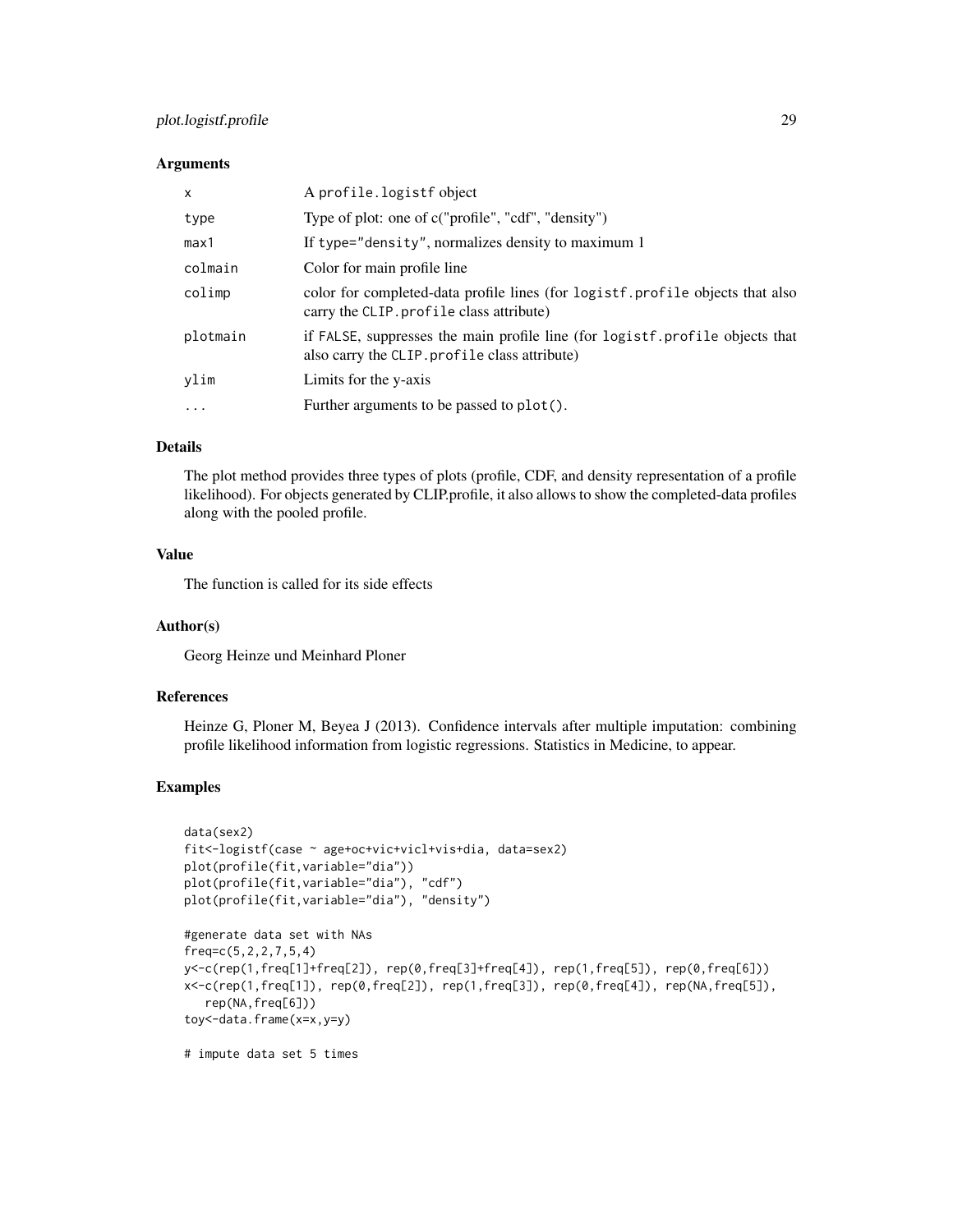```
set.seed(169)
toymi<-list(0)
for(i in 1:5){
  toymi[[i]]<-toy
   y1<-toymi[[i]]$y==1 & is.na(toymi[[i]]$x)
   y0<-toymi[[i]]$y==0 & is.na(toymi[[i]]$x)
   xnew1<-rbinom(sum(y1),1,freq[1]/(freq[1]+freq[2]))
   xnew0<-rbinom(sum(y0),1,freq[3]/(freq[3]+freq[4]))
   toymi[[i]]$x[y1==TRUE]<-xnew1
   toymi[[i]]$x[y0==TRUE]<-xnew0
 }
# logistf analyses of each imputed data set
fit.list<-lapply(1:5, function(X) logistf(data=toymi[[X]], y~x, pl=TRUE))
# CLIP profile
xprof<-CLIP.profile(obj=fit.list, variable="x", data=toymi, keep=TRUE)
plot(xprof)
#plot as CDF
plot(xprof, "cdf")
#plot as density
plot(xprof, "density")
```
predict.flac *Predict Method for flac Fits*

# Description

Obtains predictions from a fitted flac object.

#### Usage

```
## S3 method for class 'flac'
predict(
  object,
  newdata,
  type = c("link", "response", "terms"),
  se.fit = FALSE,...
\mathcal{L}
```

| object  | A fitted object of class flac.                                                    |
|---------|-----------------------------------------------------------------------------------|
| newdata | Optionally, a data frame in which to look for variables with which to predict. If |
|         | omitted, the fitted linear predictors are used.                                   |

<span id="page-29-0"></span>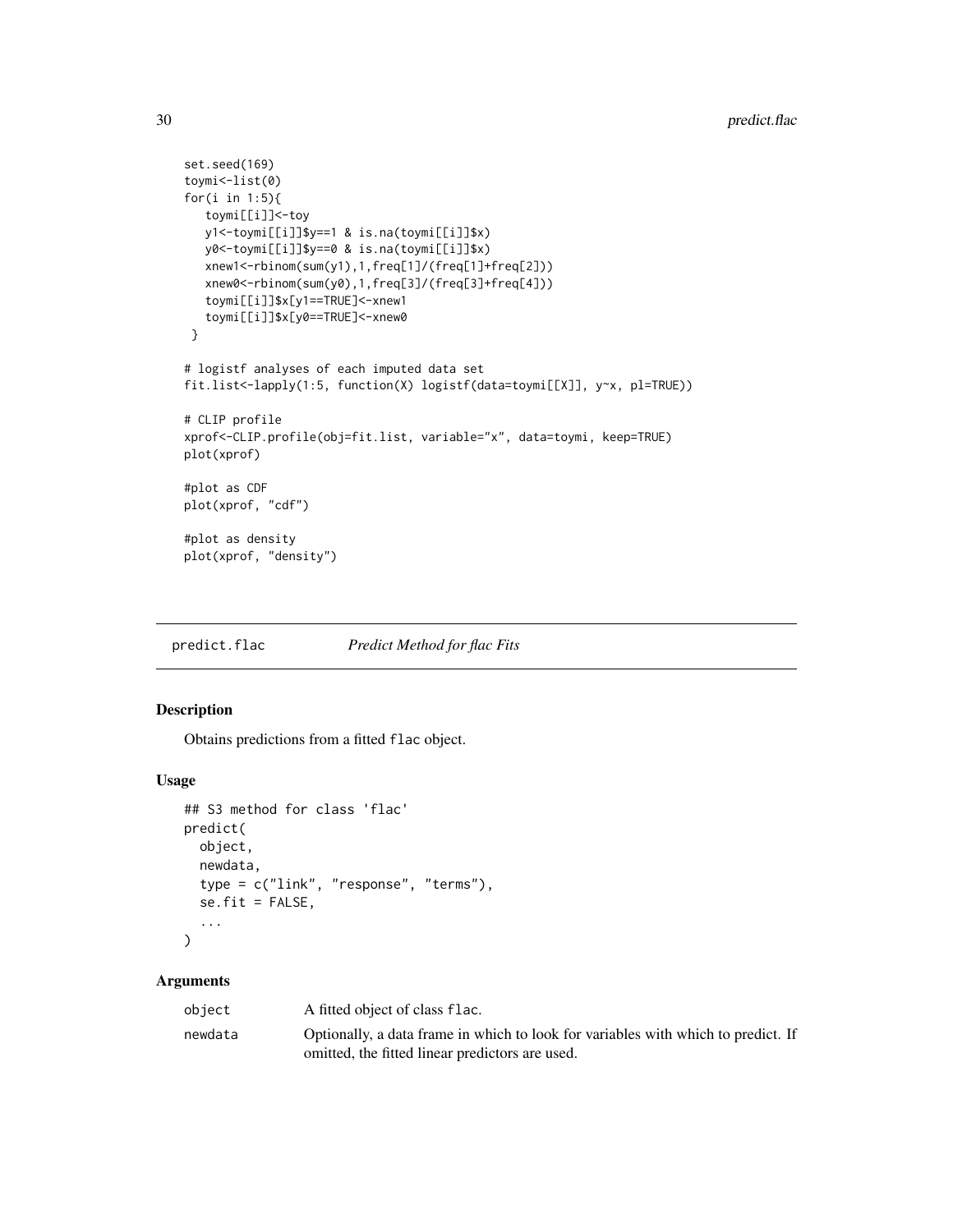# <span id="page-30-0"></span>predict.flic 31

| type       | The type of prediction required. The default is on the scale of the linear pre-                       |
|------------|-------------------------------------------------------------------------------------------------------|
|            | dictors. The alternative response gives the predicted probabilities. Type terms                       |
|            | returns a matrix with the fitted values of each term in the formula on the linear<br>predictor scale. |
| se.fit     | If $TRUE$ (default = $FALSE$ ) standard errors are computed.                                          |
| $\ddots$ . | further arguments passed to or from other methods.                                                    |

# Details

If newdata is omitted the predictions are based on the data used for the fit.

# Value

A vector or matrix of predictions.

predict.flic *Predict Method for flic Fits*

# Description

Obtains predictions from a fitted flic object.

# Usage

```
## S3 method for class 'flic'
predict(
  object,
  newdata,
  type = c("link", "response", "terms"),
  se.fit = FALSE,
  ...
)
```

| object  | A fitted object of class flic.                                                                                                                                                                                                                                              |
|---------|-----------------------------------------------------------------------------------------------------------------------------------------------------------------------------------------------------------------------------------------------------------------------------|
| newdata | Optionally, a data frame in which to look for variables with which to predict. If<br>omitted, the fitted linear predictors are used.                                                                                                                                        |
| type    | The type of prediction required. The default is on the scale of the linear pre-<br>dictors. The alternative response gives the predicted probabilities. Type terms<br>returns a matrix with the fitted values of each term in the formula on the linear<br>predictor scale. |
| se.fit  | If $TRUE$ (default = $FALSE$ ) standard errors are computed.                                                                                                                                                                                                                |
|         | further arguments passed to or from other methods.                                                                                                                                                                                                                          |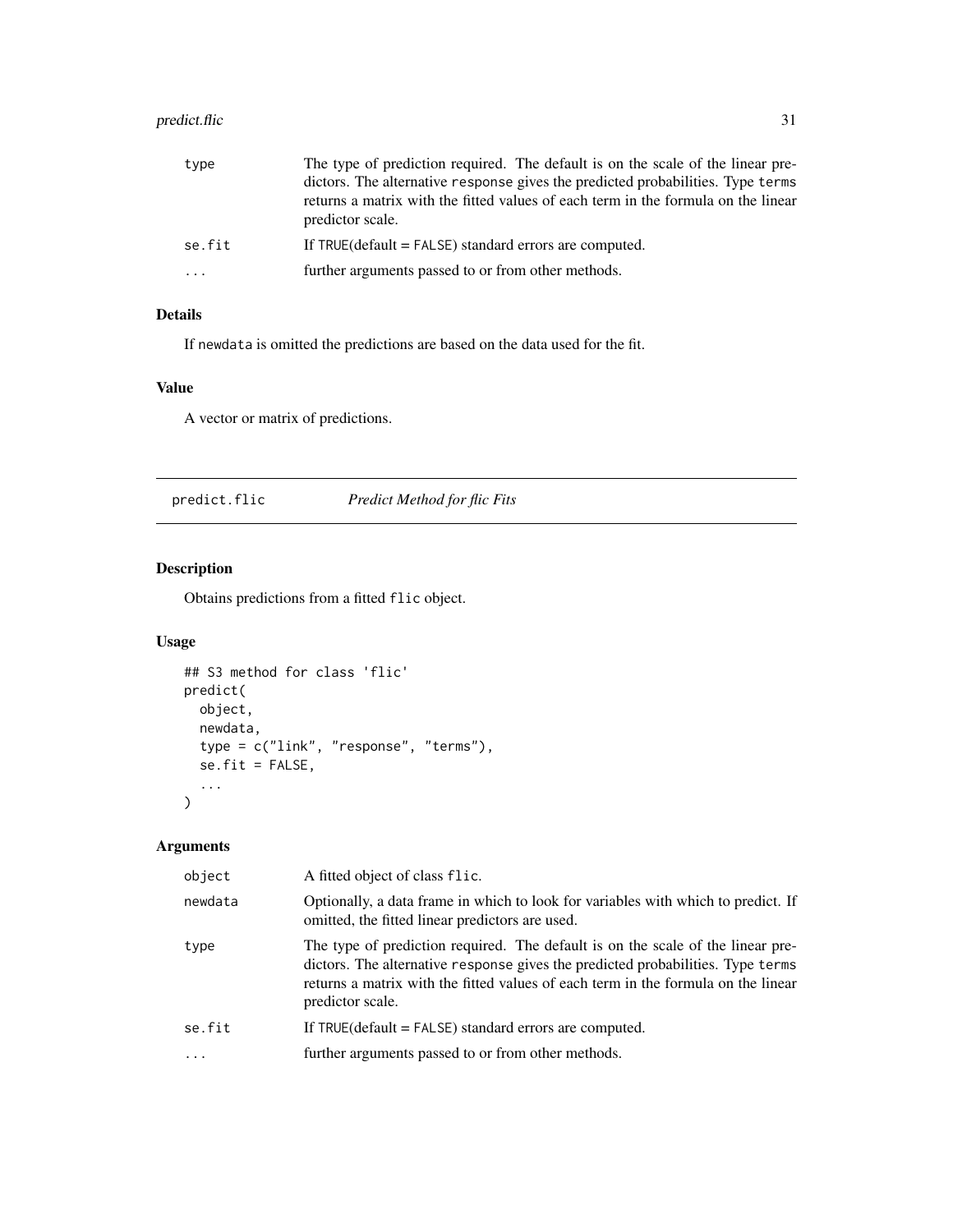# <span id="page-31-0"></span>Details

If newdata is omitted the predictions are based on the data used for the fit.

# Value

A vector or matrix of predictions

predict.logistf *Predict Method for logistf Fits*

# Description

Obtains predictions from a fitted logistf object.

# Usage

```
## S3 method for class 'logistf'
predict(
 object,
 newdata,
  type = c("link", "response", "terms"),
 flic = FALSE,
  se.fit = FALSE,
 reference,
 na.action = na.pass,
  ...
)
```

| object    | A fitted object of class logistf.                                                                                                                                                                                                                                           |
|-----------|-----------------------------------------------------------------------------------------------------------------------------------------------------------------------------------------------------------------------------------------------------------------------------|
| newdata   | Optionally, a data frame in which to look for variables with which to predict. If<br>omitted, the fitted linear predictors are used.                                                                                                                                        |
| type      | The type of prediction required. The default is on the scale of the linear pre-<br>dictors. The alternative response gives the predicted probabilities. Type terms<br>returns a matrix with the fitted values of each term in the formula on the linear<br>predictor scale. |
| flic      | If $TRUE$ (default = $FALSE$ ), predictions are computed with intercept correction.                                                                                                                                                                                         |
| se.fit    | If $TRUE$ (default = $FALSE$ ) standard errors are computed.                                                                                                                                                                                                                |
| reference | A named vector of reference values for each variable for type="terms".                                                                                                                                                                                                      |
| na.action | Function determining what should be done with missing values in newdata. The<br>default is to predict NA.                                                                                                                                                                   |
| $\cdots$  | further arguments passed to or from other methods.                                                                                                                                                                                                                          |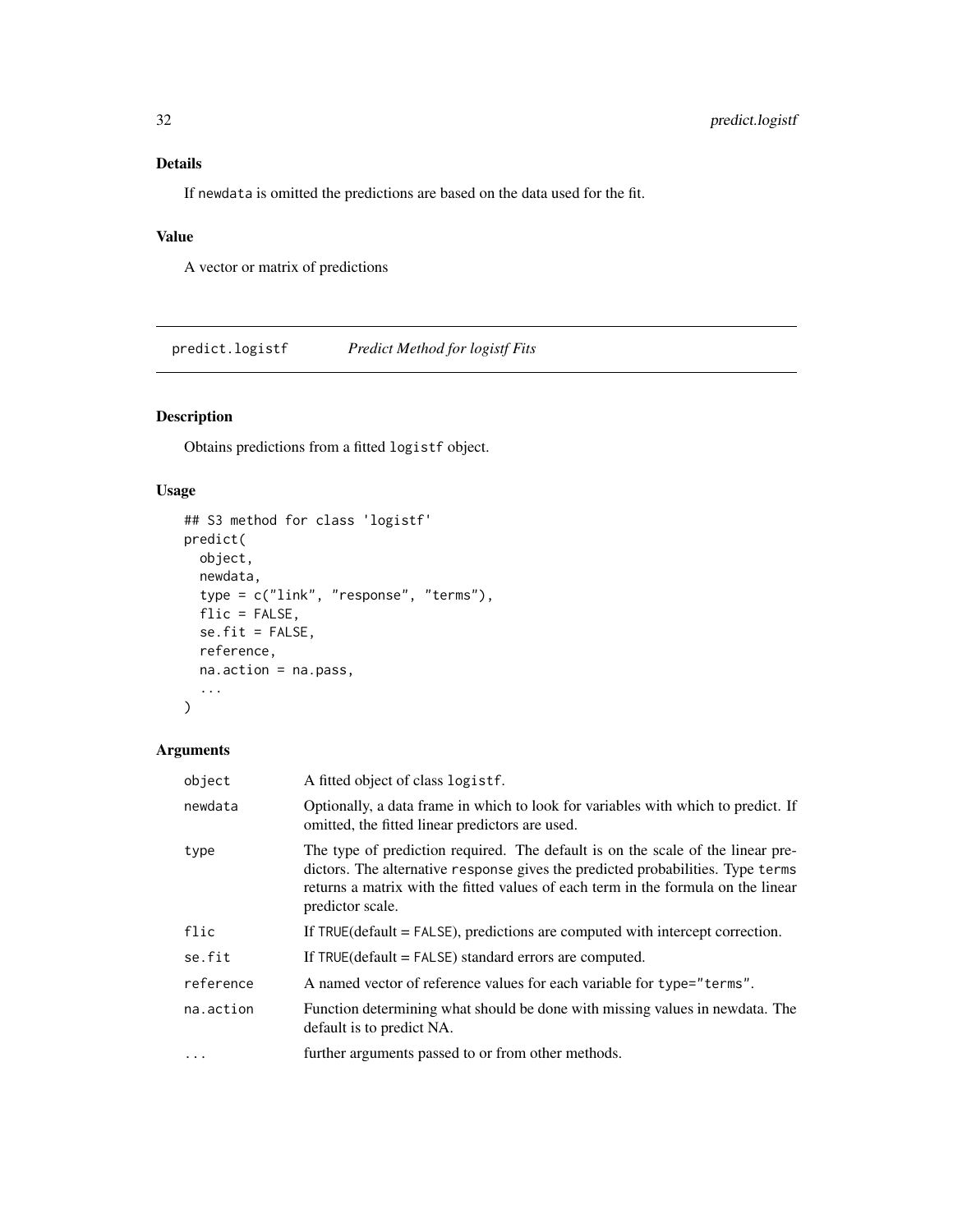# <span id="page-32-0"></span>profile.logistf 33

# Details

If newdata is omitted the predictions are based on the data used for the fit.

# Value

A vector or matrix of predictions.

profile.logistf *Compute Profile Penalized Likelihood*

# Description

Evaluates the profile penalized likelihood of a variable based on a logistf model fit

# Usage

```
## S3 method for class 'logistf'
profile(
  fitted,
 which,
 variable,
  steps = 100,
 pitch = 0.05,
  limits,
  alpha = 0.05,
  firth = TRUE,legends = TRUE,
  control,
 plcontrol,
  ...
)
```

| fitted   | An object fitted by logistf                                                                                         |
|----------|---------------------------------------------------------------------------------------------------------------------|
| which    | A righthand formula to specify the variable for which the profile should be eval-<br>uated, e.g., which= $\sim$ X). |
| variable | Alternatively to which, a variable name can be given, e.g., variable="X"                                            |
| steps    | Number of steps in evaluating the profile likelihood                                                                |
| pitch    | Alternatively to steps, one may specify the step width in multiples of standard<br>errors                           |
| limits   | Lower and upper limits of parameter values at which profile likelihood is to be<br>evaluated                        |
| alpha    | The significance level (1- $\alpha$ the confidence level, 0.05 as default).                                         |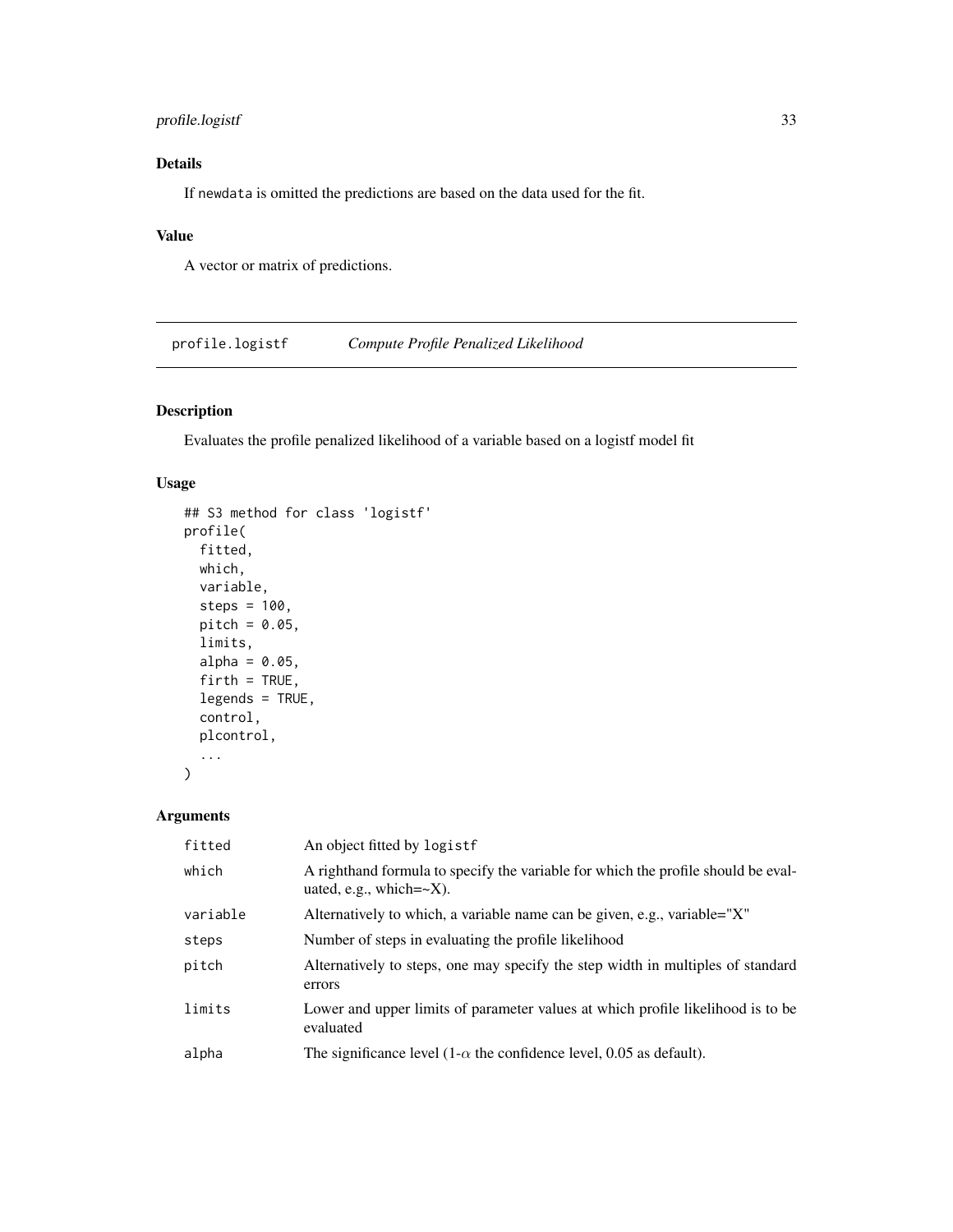<span id="page-33-0"></span>

| firth     | Use of Firth's penalized maximum likelihood (firth=TRUE, default) or the stan-<br>dard maximum likelihood method (firth=FALSE) for the logistic regression.                        |
|-----------|------------------------------------------------------------------------------------------------------------------------------------------------------------------------------------|
| legends   | legends to be included in the optional plot                                                                                                                                        |
| control   | Controls Newton-Raphson iteration. Default is control= logistf.control(maxstep,maxit,maxhs,ld                                                                                      |
| plcontrol | Controls Newton-Raphson iteration for the estimation of the profile likelihood<br>confidence intervals. Default is plcontrol= logistpl.control(maxstep, maxit, maxhs, lconv, xconv |
| $\cdots$  | Further arguments to be passed.                                                                                                                                                    |

# Value

An object of class logistf.profile with the following items:

| beta        | Parameter values at which likelihood was evaluated                                                                                                           |
|-------------|--------------------------------------------------------------------------------------------------------------------------------------------------------------|
| stdbeta     | Parameter values divided by standard error                                                                                                                   |
| profile     | profile likelihood, standardized to 0 at maximum of likelihood. The values in<br>profile are given as minus $\chi^2$                                         |
| loglik      | Unstandardized profile likelihood                                                                                                                            |
| signed.root | signed root (z) of $\chi^2$ values (negative for values below the maximum likelihood<br>estimate, positive for values above the maximum likelihood estimate) |
| cdf         | profile likelihood expressed as cumulative distribution function, obtained as<br>$\Phi(z)$ , where $\Phi$ denotes the standard normal distribution function. |

# References

Heinze G, Ploner M, Beyea J (2013). Confidence intervals after multiple imputation: combining profile likelihood information from logistic regressions. Statistics in Medicine, to appear.

# Examples

```
data(sex2)
fit<-logistf(case ~ age+oc+vic+vicl+vis+dia, data=sex2)
plot(profile(fit,variable="dia"))
plot(profile(fit,variable="dia"), "cdf")
plot(profile(fit,variable="dia"), "density")
```
PVR.confint *Pseudo Variance Modification of Rubin's Rule*

# Description

The pseudo-variance modification proposed by Heinze, Ploner and Beyea (2013) provides a quick way to adapt Rubin's rules to situations of a non-normal distribution of a regression coefficient. However, the approxiation is less accurate than that of the CLIP method.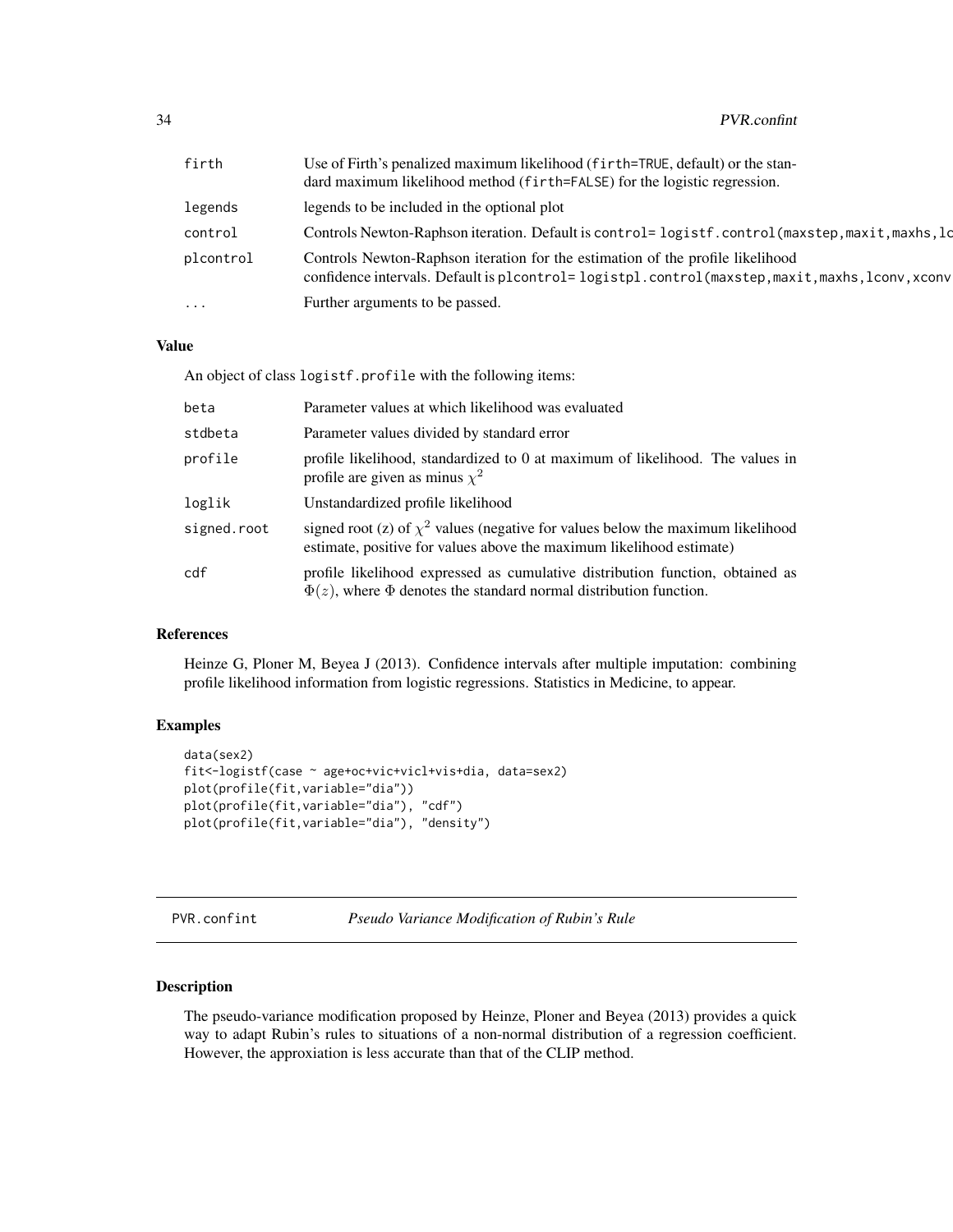#### PVR.confint 35

# Usage

PVR.confint(obj, variable, skewbeta = FALSE)

#### Arguments

| obi      | A fitted logisf object                                                                                        |
|----------|---------------------------------------------------------------------------------------------------------------|
| variable | The variable(s) to compute the PVR confidence intervals, either provided as<br>names or as numbers            |
| skewbeta | If TRUE, incorporates information on the skewness of the parameter estimates<br>across the imputed data sets. |

# Details

The pseudo-variance modification computes a lower and an upper pseudo-variance, which are based on the distance between profile likelihood limits and the parameter estimates. These are then plugged into the usual Rubin's rules method of variance combination

# Value

An object of class PVR.confint with items:

| estimate  | the pooled parameter estimate(s) (the average across completed-data estimates)                              |
|-----------|-------------------------------------------------------------------------------------------------------------|
| ci        | the confidence intervals based on the PVR method                                                            |
| lower.var | the lower pseudo-variance $(s)$                                                                             |
| upper.var | the upper pseudo-variance $(s)$                                                                             |
| conflev   | the confidence level: this is determined by the confidence level (1-alpha) used<br>in the input fit objects |
| call      | the function call                                                                                           |
| variable  | the variable(s) for which confidence intervals were computed                                                |

# Author(s)

Georg Heinze

# References

Heinze G, Ploner M, Beyea J (2013). Confidence intervals after multiple imputation: combining profile likelihood information from logistic regressions. Statistics in Medicine, to appear.

# Examples

```
#generate data set with NAs
freq=c(5,2,2,7,5,4)
y<-c(rep(1,freq[1]+freq[2]), rep(0,freq[3]+freq[4]), rep(1,freq[5]), rep(0,freq[6]))
x<-c(rep(1,freq[1]), rep(0,freq[2]), rep(1,freq[3]), rep(0,freq[4]), rep(NA,freq[5]),
   rep(NA,freq[6]))
toy<-data.frame(x=x,y=y)
```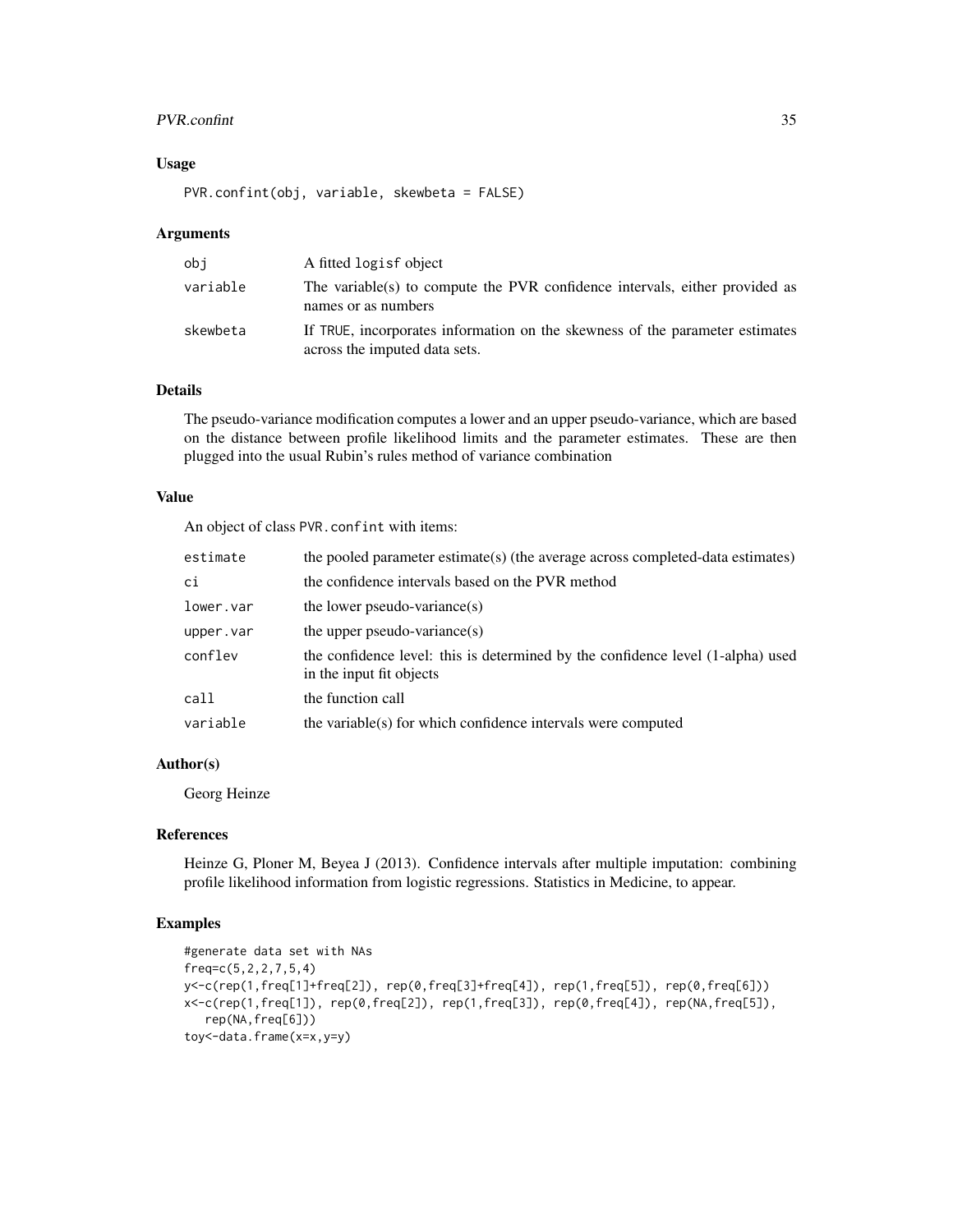```
# impute data set 5 times
set.seed(169)
toymi<-list(0)
for(i in 1:5){
 toymi[[i]]<-toy
 y1<-toymi[[i]]$y==1 & is.na(toymi[[i]]$x)
 y0<-toymi[[i]]$y==0 & is.na(toymi[[i]]$x)
 xnew1<-rbinom(sum(y1),1,freq[1]/(freq[1]+freq[2]))
 xnew0<-rbinom(sum(y0),1,freq[3]/(freq[3]+freq[4]))
 toymi[[i]]$x[y1==TRUE]<-xnew1
 toymi[[i]]$x[y0==TRUE]<-xnew0
 }
# logistf analyses of each imputed data set
fit.list<-lapply(1:5, function(X) logistf(data=toymi[[X]], y~x, pl=TRUE))
# CLIP confidence limits
PVR.confint(obj=fit.list)
```
sex2 *Urinary Tract Infection in American College Students*

# Description

This data set deals with urinary tract infection in sexually active college women, along with covariate information on age an contraceptive use. The variables are all binary and coded in 1 (condition is present) and 0 (condition is absent).

#### Usage

sex2

#### Format

sex2: a data.frame containing 239 observations

case urinary tract infection, the study outcome variable

 $age$  >= 24 years

dia use of diaphragm

oc use of oral contraceptive

vic use of condom

vicl use of lubricated condom

vis use of spermicide

#### Source

<https://www.cytel.com/>

<span id="page-35-0"></span>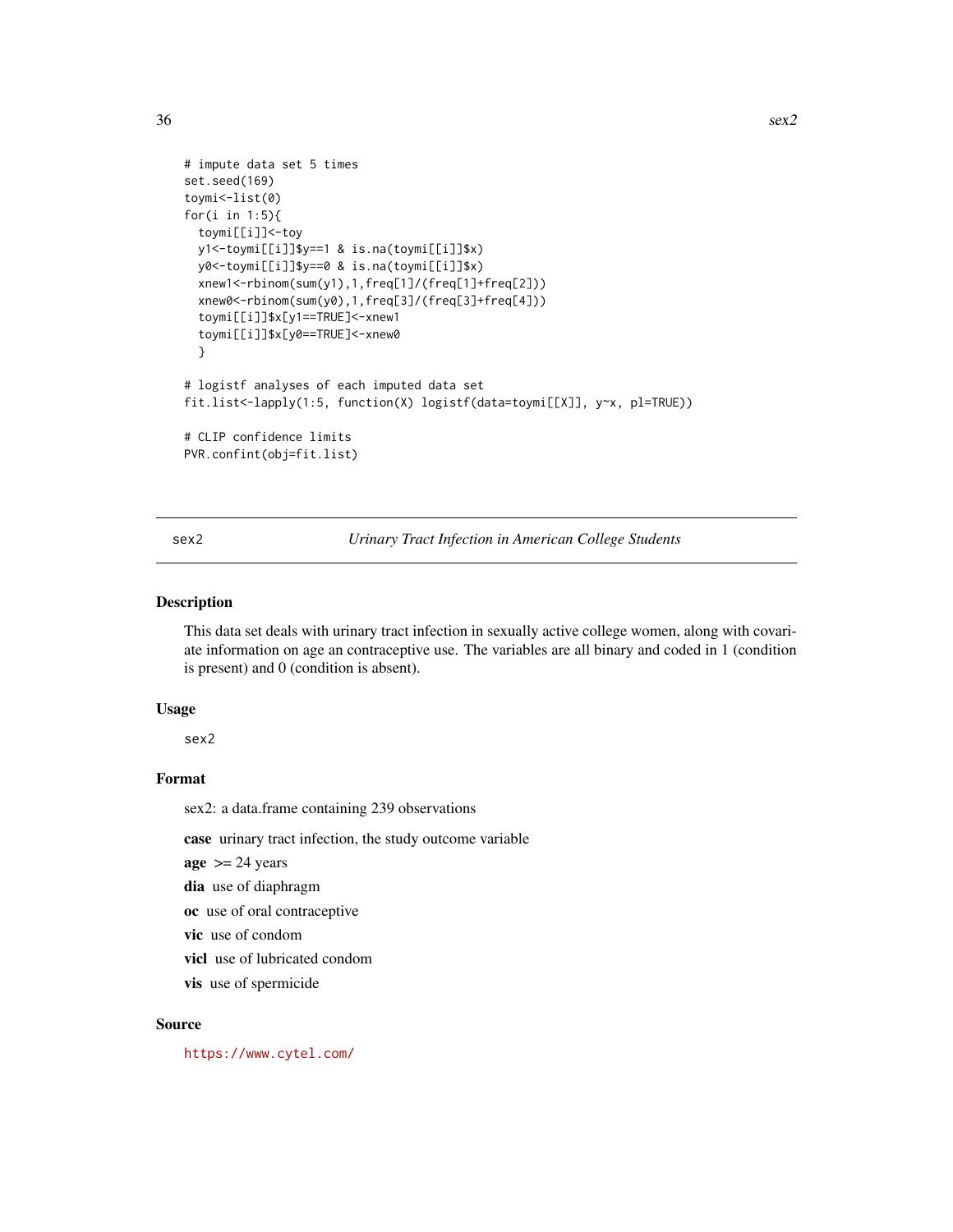#### <span id="page-36-0"></span>sexagg 37

#### References

Cytel Inc., (2010) LogXact 9 user manual, Cambridge, MA:Cytel Inc

sexagg *Urinary Tract Infection in American College Students*

#### Description

This data set deals with urinary tract infection in sexually active college women, along with covariate information on age an contraceptive use. The variables are all binary and coded in 1 (condition is present) and 0 (condition is absent): case (urinary tract infection, the study outcome variable), age (>= 24 years), dia (use of diaphragm), oc (use of oral contraceptive), vic (use of condom), vicl (use of lubricated condom), and vis (use of spermicide).

#### Usage

sexagg

#### Format

sexagg: an aggregated data.frame containing 31 observations with case weights (COUNT).

case urinary tract infection, the study outcome variable

 $age$  >= 24 years dia use of diaphragm oc use of oral contraceptive vic use of condom

vicl use of lubricated condom

vis use of spermicide

#### Source

<https://www.cytel.com/>

# References

Cytel Inc., (2010) LogXact 9 user manual, Cambridge, MA:Cytel Inc